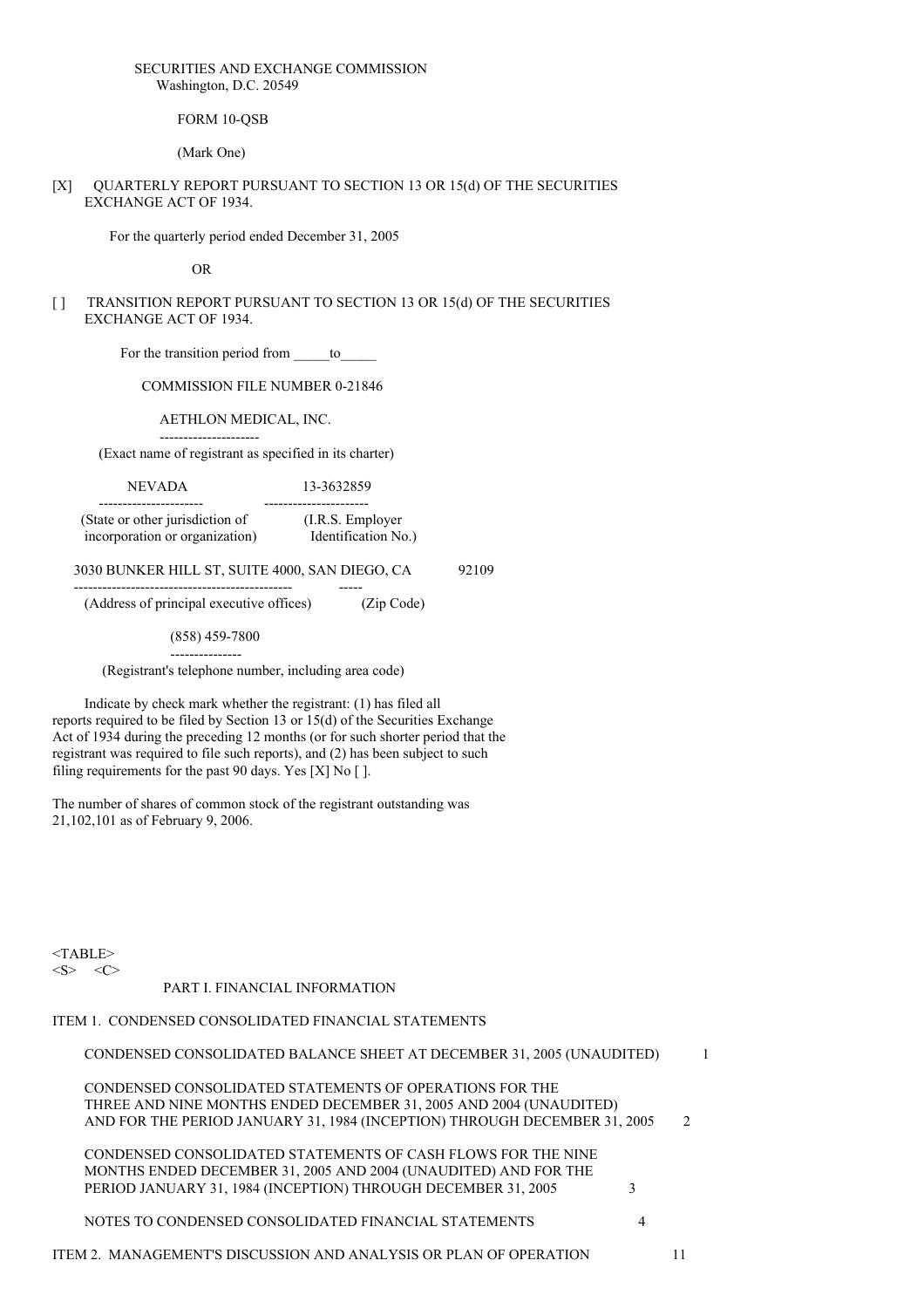| ITEM 3. CONTROLS AND PROCEDURES |  |
|---------------------------------|--|
|                                 |  |

# PART II. OTHER INFORMATION

|                  | ITEM 1. LEGAL PROCEEDINGS                                           | 16 |    |    |
|------------------|---------------------------------------------------------------------|----|----|----|
|                  | ITEM 2. UNREGISTERED SALES OF EQUITY SECURITIES AND USE OF PROCEEDS |    |    | 16 |
|                  | ITEM 3. DEFAULTS UPON SENIOR SECURITIES                             |    | 16 |    |
|                  | ITEM 4. SUBMISSION OF MATTERS TO A VOTE OF SECURITY HOLDERS         |    |    | 16 |
|                  | <b>ITEM 5. OTHER INFORMATION</b>                                    | 16 |    |    |
| $\langle$ TABLE> | ITEM 6. EXHIBITS                                                    | 17 |    |    |

PART I. FINANCIAL INFORMATION

# ITEM 1. CONDENSED CONSOLIDATED FINANCIAL STATEMENTS

# AETHLON MEDICAL, INC. AND SUBSIDIARIES (A Development Stage Company) CONDENSED CONSOLIDATED BALANCE SHEET (Unaudited)

| December 31. |  |
|--------------|--|
| 2005         |  |
|              |  |

| <b>ASSETS</b>                                                                   |                                   |
|---------------------------------------------------------------------------------|-----------------------------------|
| Current assets<br>Cash<br>Prepaid expenses                                      | 116,095<br>S<br>6,836<br>-------- |
|                                                                                 | 122,931                           |
| Property and equipment, net<br>Patents and patents pending, net<br>Other assets | 17,208<br>206,127<br>17,200       |
|                                                                                 | 363,466                           |

#### ============

# LIABILITIES AND STOCKHOLDERS' DEFICIT

| <b>Current Liabilities</b><br>Accounts payable and accrued liabilities<br>Due to related parties<br>Notes payable, net of discount<br>Convertible notes payable, net of discount<br>Warrant obligation | \$1,289,902<br>1,259,355<br>557,500<br>95,368<br>729,875 |
|--------------------------------------------------------------------------------------------------------------------------------------------------------------------------------------------------------|----------------------------------------------------------|
| -----------<br>3,932,000                                                                                                                                                                               |                                                          |
| Commitments and Contingencies                                                                                                                                                                          |                                                          |
| Stockholders' Deficit<br>Common stock, par value \$0.001 per share;<br>50,000,000 shares authorized;                                                                                                   | 20,203                                                   |
| 20,203,149 shares issued and outstanding                                                                                                                                                               |                                                          |
| Additional paid-in capital                                                                                                                                                                             | 17,623,225                                               |
| Deficit accumulated during                                                                                                                                                                             |                                                          |
| development stage                                                                                                                                                                                      | (21,211,962)                                             |
| -----------                                                                                                                                                                                            |                                                          |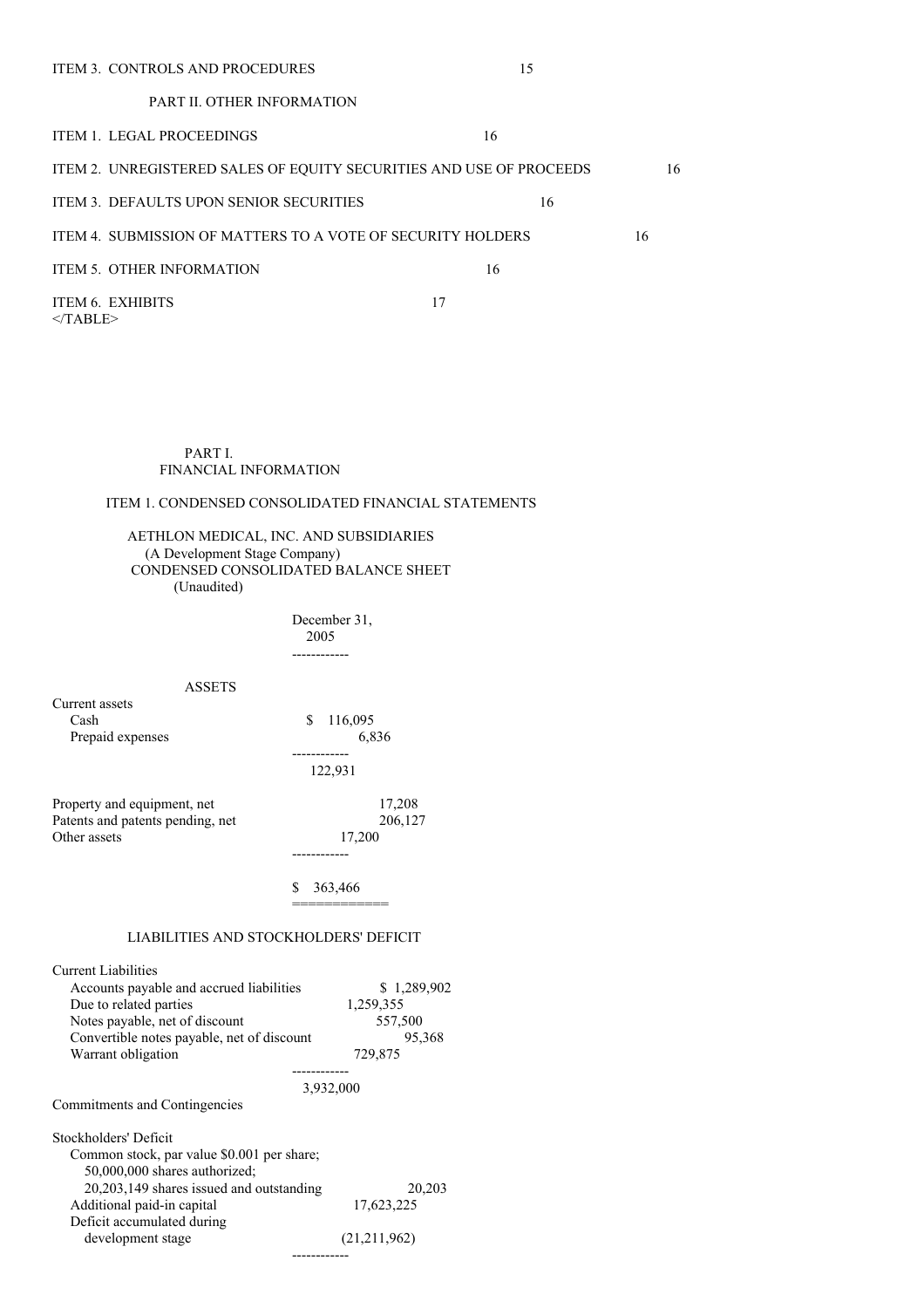(3,568,534)

------------ \$ 363,466

============

The accompanying notes are an integral part of these unaudited condensed consolidated financial statements.

1

## $<$ TABLE>

AETHLON MEDICAL, INC. AND SUBSIDIARIES (A Development Stage Company) CONDENSED CONSOLIDATED STATEMENTS OF OPERATIONS For the Three and Nine Months Ended December 31, 2005 and 2004 and For the Period January 31, 1984 (Inception) Through December 31, 2005 (Unaudited)

|                                                                                                                                                                                                                                                          | Three Months<br>Ended<br>December 31, December 31, December 31,<br>2005 | Ended<br>2004                      | Three Months Nine Months<br>Ended<br>2005         | January 31, 1984<br>Ended<br>2004 | Nine Months<br>through<br>December 31,<br>2005                       | (Inception)<br>December 31,                                        |
|----------------------------------------------------------------------------------------------------------------------------------------------------------------------------------------------------------------------------------------------------------|-------------------------------------------------------------------------|------------------------------------|---------------------------------------------------|-----------------------------------|----------------------------------------------------------------------|--------------------------------------------------------------------|
| $<\!\!S\!\!>$<br>REVENUES                                                                                                                                                                                                                                | -------------<br><<>                                                    | -------------<br>$<\infty$         | -------------                                     | -------------<br><<>              | <<>                                                                  |                                                                    |
| Grant income<br>Subcontract income<br>Sale of research and development --                                                                                                                                                                                | $\mathbb S$                                                             | $-$ \$<br><b>Contract Contract</b> | $\frac{1}{2}$ and $\frac{1}{2}$ and $\frac{1}{2}$ |                                   | $-$ \$ $-$ \$ $-$ \$ 1,424,012<br>73,746<br>35,810                   |                                                                    |
|                                                                                                                                                                                                                                                          |                                                                         |                                    |                                                   |                                   | 1,533,568                                                            |                                                                    |
| EXPENSES                                                                                                                                                                                                                                                 |                                                                         |                                    |                                                   |                                   |                                                                      |                                                                    |
| Professional Fees<br>Payroll and related<br>General and administrative<br>Inpairment<br>The Cool of Cool of Cool of Cool of Cool of Cool of Cool of Cool of Cool of Cool of Cool of Cool of Cool of Cool of Cool of Cool of Cool of Cool of Cool of Cool |                                                                         |                                    |                                                   |                                   | 221,022 208,308 876,038 675,260 5,262,579                            |                                                                    |
|                                                                                                                                                                                                                                                          |                                                                         |                                    |                                                   |                                   | 494,014 549,902 1,783,469 1,570,221 17,917,954                       |                                                                    |
| OPERATING LOSS                                                                                                                                                                                                                                           | -------------                                                           |                                    |                                                   |                                   |                                                                      | $(494,014)$ $(549,902)$ $(1,783,469)$ $(1,570,221)$ $(16,384,386)$ |
| OTHER EXPENSE (INCOME)<br>Interest and other debt expenses<br>Interest income<br>Other - - 3,750 - 141,357                                                                                                                                               |                                                                         |                                    |                                                   |                                   |                                                                      |                                                                    |
|                                                                                                                                                                                                                                                          |                                                                         |                                    |                                                   |                                   | 100,361 53,519 286,229 (136,855) 4,827,576                           |                                                                    |
| NET LOSS                                                                                                                                                                                                                                                 |                                                                         |                                    |                                                   |                                   | $$$ (594,375) $$$ (603,421) $$$ (2,069,698) (1,433,366) (21,211,962) |                                                                    |
| BASIC AND DILUTED LOSS PER<br><b>COMMON SHARE</b>                                                                                                                                                                                                        | $\mathbb{S}$                                                            |                                    |                                                   |                                   | $(0.03)$ \$ $(0.04)$ \$ $(0.11)$ \$ $(0.11)$                         |                                                                    |
| WEIGHTED AVERAGE NUMBER OF COMMON<br>SHARES OUTSTANDING 19,486,094 14,147,932 18,744,309 13,377,226                                                                                                                                                      | _____________<br>==============================                         |                                    |                                                   | =============                     |                                                                      |                                                                    |

The accompanying notes are an integral part of these unaudited condensed consolidated financial statements.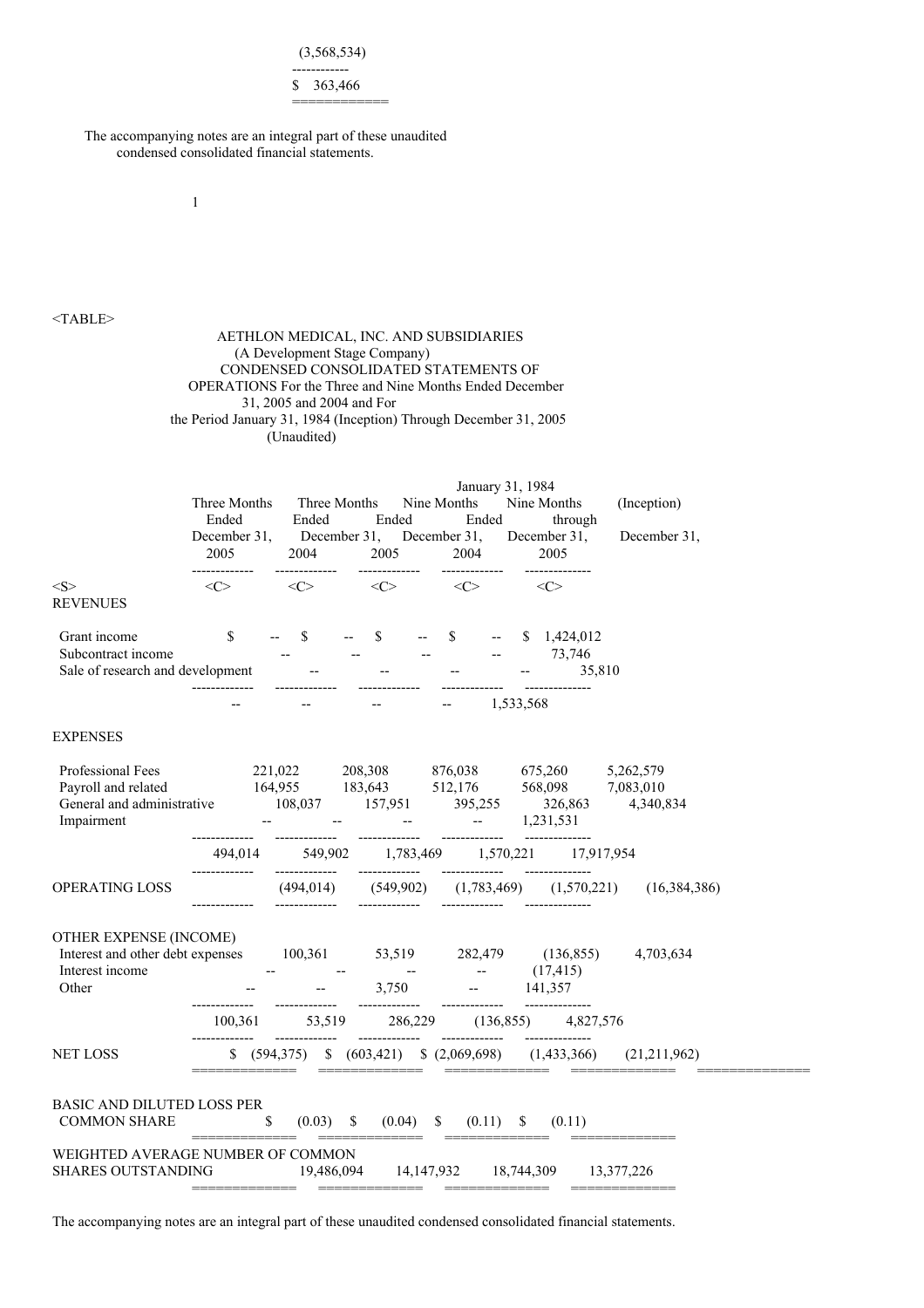## AETHLON MEDICAL, INC. AND SUBSIDIARIES (A DEVELOPMENT STAGE COMPANY) CONDENSED CONSOLIDATED STATEMENTS OF CASH FLOWS FOR THE NINE MONTHS ENDED DECEMBER 31, 2005 AND 2004 (Unaudited) AND FOR THE PERIOD JANUARY 31, 1984 (INCEPTION) THROUGH DECEMBER 31, 2005 (Unaudited)

|                                                                                                                                                   | DECEMBER 31, 2005 DECEMBER 31, 2004 THROUGH                  |                                                                                                |                                         | <b>JANUARY 31, 1984</b> |                                                                                     | NINE MONTHS ENDED NINE MONTHS ENDED (INCEPTION) |
|---------------------------------------------------------------------------------------------------------------------------------------------------|--------------------------------------------------------------|------------------------------------------------------------------------------------------------|-----------------------------------------|-------------------------|-------------------------------------------------------------------------------------|-------------------------------------------------|
|                                                                                                                                                   | (UNAUDITED) (UNAUDITED) DECEMBER 31,2005                     |                                                                                                |                                         |                         |                                                                                     |                                                 |
| <s><br/>Cash flows from operating activities:</s>                                                                                                 | $<\!\!C\!\!>$                                                |                                                                                                | $\langle C \rangle$ $\langle C \rangle$ |                         |                                                                                     |                                                 |
| Net loss<br>Adjustments to reconcile net loss to net cash<br>used in operating activities:                                                        | $\mathbb{S}$                                                 |                                                                                                |                                         |                         | $(2,069,698)$ \$ $(1,433,366)$ \$ $(21,211,962)$                                    |                                                 |
| Depreciation and amortization<br>Amortization of deferred consulting fees 30,000 -- 60,000<br>Gain of sale of property and equipment              | 24,597 28,092 974,348                                        | $\sim$                                                                                         |                                         |                         |                                                                                     | (13,065)                                        |
| Fair market value of warrants issued in<br>connection with accounts payable and debt<br>Fair market value of common stock, warrants               |                                                              |                                                                                                |                                         |                         | $-2,715,736$                                                                        |                                                 |
| and options issued for services<br>Intrinsic value of stock options issued to                                                                     |                                                              |                                                                                                |                                         |                         | 476,205 252,646 2,983,824                                                           |                                                 |
| directors<br>Amortization of debt discount                                                                                                        |                                                              |                                                                                                |                                         |                         | $\begin{array}{cccc} - & & 424,262 \\ 182,419 & & 17,808 & & 1,365,332 \end{array}$ |                                                 |
| Impairment of patents and patents pending<br>Impairment of goodwill<br>Changes in operating assets and liabilities:                               |                                                              |                                                                                                |                                         |                         | $-897,227$<br>$-217,223$                                                            |                                                 |
| Prepaid expenses<br>Other assets<br>Accounts payable and accrued                                                                                  | $3,352$ $(30,668)$ $154,701$<br>20,050 $(16,845)$ $(17,200)$ |                                                                                                |                                         |                         |                                                                                     |                                                 |
| liabilities<br>Due to related parties<br>$149,735$<br>$142,835$<br>$1,715,463$<br>$1,715,463$<br>$1,559,355$<br>$1,559,355$                       |                                                              |                                                                                                | -------------------                     |                         |                                                                                     |                                                 |
| Net cash used in operating activities (1,191,487) (1,105,968) (8,174,756)                                                                         |                                                              |                                                                                                |                                         |                         |                                                                                     |                                                 |
| Cash flows from investing activities:                                                                                                             |                                                              |                                                                                                |                                         |                         |                                                                                     |                                                 |
| Purchases of property and equipment (3,643) (27,349) (247,879)<br>Patents and patents pending<br>Proceeds from the sale of property and equipment |                                                              | $\frac{1}{\sqrt{2}}\frac{d\mathbf{r}}{d\mathbf{r}}=\frac{1}{2}\frac{d\mathbf{r}}{d\mathbf{r}}$ |                                         |                         | $-$ (352,833)                                                                       |                                                 |
| Cash of acquired company                                                                                                                          |                                                              |                                                                                                |                                         |                         | $-10.728$                                                                           | 17,065                                          |
| Net cash used in investing activities                                                                                                             |                                                              |                                                                                                |                                         |                         | $(3,643)$ $(27,349)$ $(572,919)$                                                    |                                                 |
| Cash flows from financing activities:                                                                                                             |                                                              |                                                                                                |                                         |                         |                                                                                     |                                                 |
| Proceeds from the issuance of notes payable<br>Principal repayments of notes payable<br>Proceeds from the issuance of convertible notes           |                                                              |                                                                                                | 100,000<br>$(80,000)$ $(22,500)$        | 130,000                 |                                                                                     | 1,710,000<br>(292, 500)                         |
| payable<br>Proceeds from the issuance of common stock                                                                                             | 1,030,000                                                    |                                                                                                | $-2,028,000$<br>252,600 1,063,417       |                         |                                                                                     | 5,418,270                                       |
| Net cash provided by financing activities                                                                                                         |                                                              | 1,302,600                                                                                      |                                         | 1,170,917               |                                                                                     | 8,863,770                                       |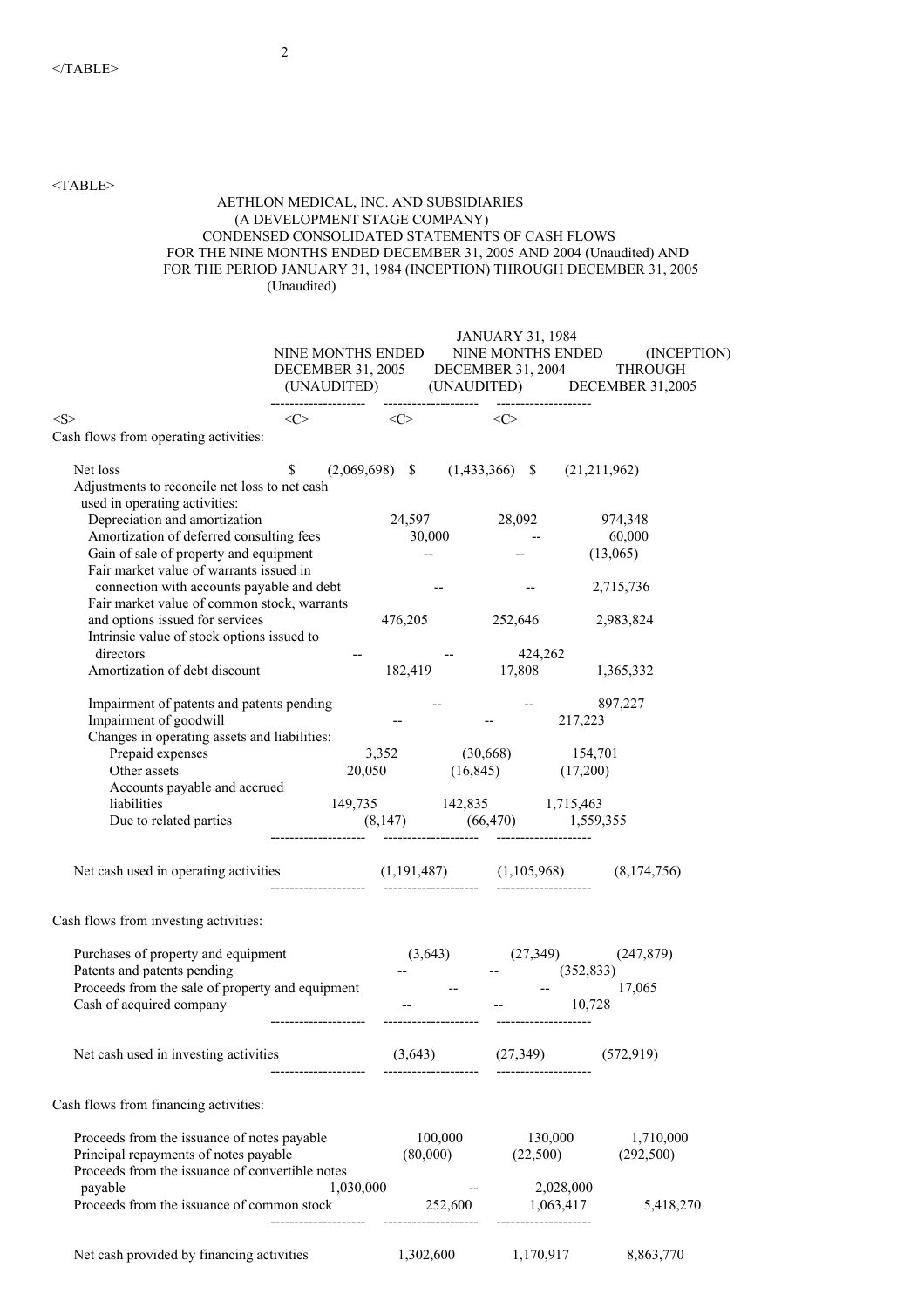|                             | -------------------- |         |     |           | ----------------- |                      |  |
|-----------------------------|----------------------|---------|-----|-----------|-------------------|----------------------|--|
| Net increase in cash        |                      | 107,470 |     | 37,600    | 116,095           |                      |  |
| Cash at beginning of period |                      | 8.625   |     | 1.619     | $- -$             |                      |  |
| Cash at end of period       | S                    | 116,095 | - S | 39.219 \$ | 116,095           | ____________________ |  |

The accompanying notes are an integral part of these unaudited condensed consolidated financial statements.

 $\angle$ TABLE>

## AETHLON MEDICAL, INC. AND SUBSIDIARIES (A Development Stage Company) NOTES TO CONDENSED CONSOLIDATED FINANCIAL STATEMENTS December 31, 2005

# NOTE 1. NATURE OF BUSINESS AND BASIS OF PRESENTATION

3

Aethlon Medical, Inc. (the "Company") is a development stage therapeutic device company focused on expanding the applications of its Hemopurifier (TM) platform technology, which is designed to rapidly reduce the presence of infectious viruses and other toxins from human blood. In this regard, the Company's core focus is the development of pathogens targeted as potential biological warfare agents, HIV/AIDS, and Hepatitis C. In pre-clinical testing, the Company has published that its HIV-Hemopurifier(TM)removed 55% of HIV from human blood in three hours and in excess of 85% of HIV in twelve hours. Additionally, the HIV-Hemopurifier(TM) captured 90% of gp120, a toxic protein that depletes human immune cells, during a one-hour pre-clinical blood study.

The Hemopurifier(TM) is in the development stage and significant research and testing are still needed to reach commercial viability. Any resulting medical device or process will require approval by the U.S. Food and Drug Administration ("FDA"), and the Company has not yet begun efforts to obtain FDA approval and such approval may take several years. Since some of the Company's patents were issued in the 1980's, they are scheduled to expire in the near future. Thus, such patents may expire before FDA approval is obtained.

The Company is classified as a development stage enterprise under accounting principles generally accepted in the United States of America ("GAAP") and has not generated revenues from its principal operations.

The Company's common stock is quoted on the Over-the-Counter Bulletin Board of the National Association of Securities Dealers under the symbol "AEMD.OB".

The accompanying unaudited condensed consolidated financial statements of the Company have been prepared in accordance with GAAP for interim financial information. Accordingly, they do not include all of the information and footnotes required by GAAP for complete financial statements. In the opinion of management, all adjustments (consisting of normal recurring adjustments) considered necessary for a fair presentation have been included. Operating results for the three and nine month periods ended December 31, 2005 are not necessarily indicative of the results that may be expected for the year ending March 31, 2006.

## NOTE 2. GOING CONCERN AND LIQUIDITY CONSIDERATIONS

The accompanying condensed consolidated financial statements have been prepared on a going concern basis, which contemplates the realization of assets and the satisfaction of liabilities in the ordinary course of business. The Company has experienced a loss of approximately \$21.2 million for the period from January 31, 1984 (Inception) through December 31, 2005. The Company has not generated significant revenue or any profit from operations since inception. A substantial amount of additional capital will be necessary to advance the development of the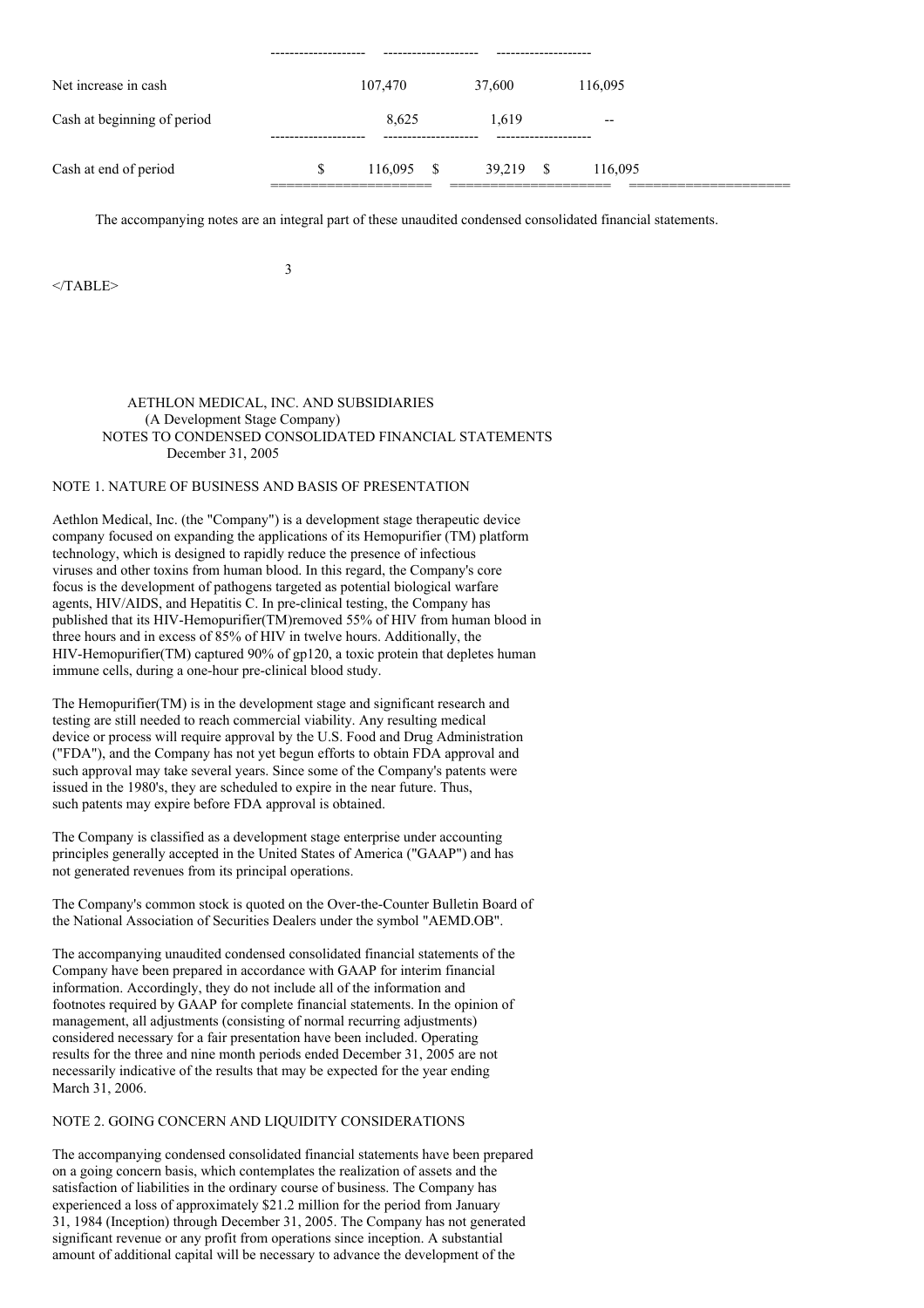Company's products to the point at which they may become commercially viable. The Company's current plan of operation is to fund the Company's research and development activities and operations for the near future utilizing its existing financial agreement with Fusion Capital Fund II, LLC ("Fusion Capital").

No assurance can be given that the Company will receive any additional funds under its agreement with Fusion Capital. Based on the Company's projections of working capital required for operations and to complete research, development and testing associated with its Hemopurifier(TM) products, the Company anticipates that these funds will satisfy its cash requirement in excess of the next twelve months. However, due to market conditions, and to assure availability of funding for operations in the long term, the Company may arrange for additional funding, subject to acceptable terms, during the next twelve months.

The condensed consolidated financial statements do not include any adjustments relating to the recoverability of assets that might be necessary should the Company be unable to continue as a going concern. The Company's continuation as a going concern is dependent upon its ability to obtain additional financing as may be required, and to generate sufficient revenue and operating cash flow to meet its obligations on a timely basis.

4

AETHLON MEDICAL, INC. AND SUBSIDIARIES (A Development Stage Company) NOTES TO CONDENSED CONSOLIDATED FINANCIAL STATEMENTS December 31, 2005

## NOTE 3. SUMMARY OF SIGNIFICANT ACCOUNTING POLICIES

The summary of significant accounting policies of the Company presented below is designed to assist the reader in understanding the Company's condensed consolidated financial statements. Such financial statements and related notes are the representations of Company management, who is responsible for their integrity and objectivity. These accounting policies conform to GAAP in all material respects, and have been consistently applied in preparing the accompanying condensed consolidated financial statements.

#### PRINCIPLES OF CONSOLIDATION

The accompanying condensed consolidated financial statements include the accounts of Aethlon Medical, Inc. and its legal wholly-owned subsidiaries Aethlon, Inc., Hemex, Inc. and Cell Activation, Inc.(collectively hereinafter referred to as the "Company"). These subsidiaries are dormant and there are no material intercompany transactions or balances.

#### STOCK-BASED COMPENSATION

At December 31, 2005, the Company has two stock-based employee compensation plans. The Company accounts for those plans under the recognition and measurement principles of Accounting Principles Board Opinion No. 25, "ACCOUNTING FOR STOCK ISSUED TO EMPLOYEES" ("APB 25"), and related Interpretations.

No stock-based employee compensation cost is reflected in net loss, as all options granted under those plans had an exercise price equal to or greater than the market value of the underlying common stock on the date of grant. The following table illustrates the effect on net loss and loss per share if the Company had applied the fair value recognition provisions of Statement of Financial Accounting Standards ("SFAS") No. 123, "ACCOUNTING FOR STOCK BASED COMPENSATION", ("SFAS 123") as Amended, to stock-based employee compensation for the periods indicated.

Nine Months Ended December 31, 2005 2004

----------- -----------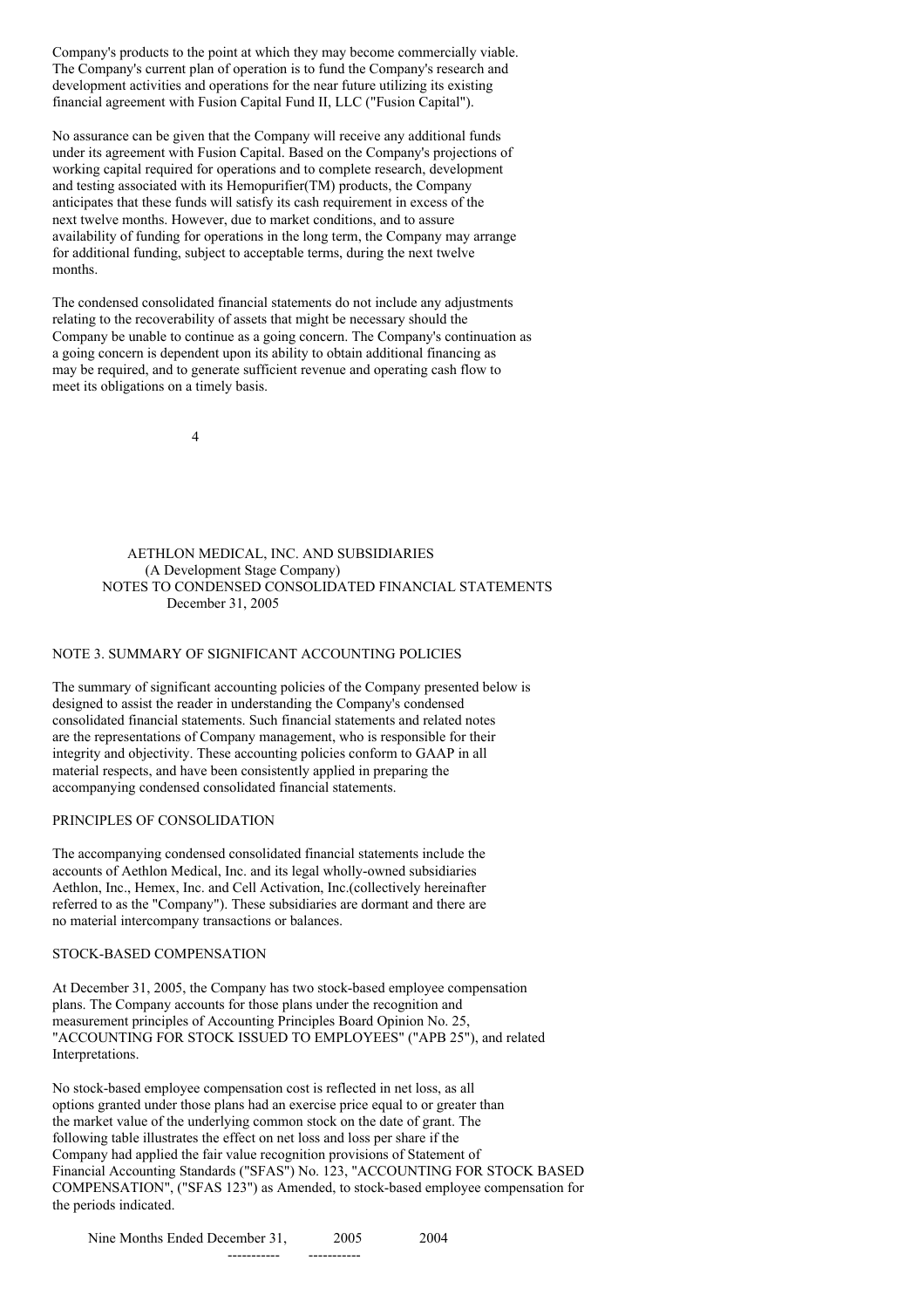| Net loss:                                            |                  |             |
|------------------------------------------------------|------------------|-------------|
| As reported                                          | \$2,069,698      | \$1,433,366 |
| Pro forma compensation expense                       |                  | 7,917       |
| Pro forma                                            | \$2,077,615      | \$1,433,366 |
| Basic and diluted net loss per share:<br>As reported | $(0.11)$ \$<br>S | (0.11)      |
| Pro forma                                            | (0.11)           | S<br>(0.11) |

#### LOSS PER COMMON SHARE

Loss per common share is based on the weighted average number of shares of common stock and common stock equivalents outstanding during the year in accordance with SFAS No. 128, "EARNINGS PER SHARE."

Securities that could potentially dilute basic loss per share (prior to their conversion, exercise or redemption) were not included in the diluted-loss-per-share computation because their effect is anti-dilutive.

5

## AETHLON MEDICAL, INC. AND SUBSIDIARIES (A Development Stage Company) NOTES TO CONDENSED CONSOLIDATED FINANCIAL STATEMENTS December 31, 2005

#### PATENTS

The Company capitalizes the cost of patents, some of which were acquired, and amortizes such costs over the shorter of the remaining legal life or their estimated economic life.

### RESEARCH AND DEVELOPMENT EXPENSES

The Company incurred approximately \$635,235 and \$331,225 of research and development expenses during the nine months ended December 31, 2005 and 2004, respectively. For the fiscal quarters ended December 31, 2005 and 2004, the Company incurred research and development expenses of approximately \$156,947 and \$174,056, respectively.

# EQUITY INSTRUMENTS FOR SERVICES

The Company follows SFAS No. 123 (as amended by EITF 96-18, "ACCOUNTING FOR EQUITY INSTRUMENTS THAT ARE ISSUED TO OTHER THAN EMPLOYEES FOR ACQUIRING, OR IN CONJUNCTION WITH SELLING, GOODS OR SERVICES") to account for transactions involving goods and services provided by third parties where the Company issues equity instruments as part of the total consideration. Pursuant to paragraph 8 of SFAS No. 123, the Company accounts for such transactions using the fair value of the consideration received (i.e. the value of the goods or services) or the fair value of the equity instruments issued, whichever is more reliably measurable.

The Company applies EITF 96-18, in transactions, when the value of the goods and/or services are not readily determinable and (1) the fair value of the equity instruments is more reliably measurable and (2) the counterparty receives equity instruments in full or partial settlement of the transactions, using the following methodology:

(a) For transactions where goods have already been delivered or services rendered, the equity instruments are issued on or about the date the performance is complete (and valued on the date of issuance).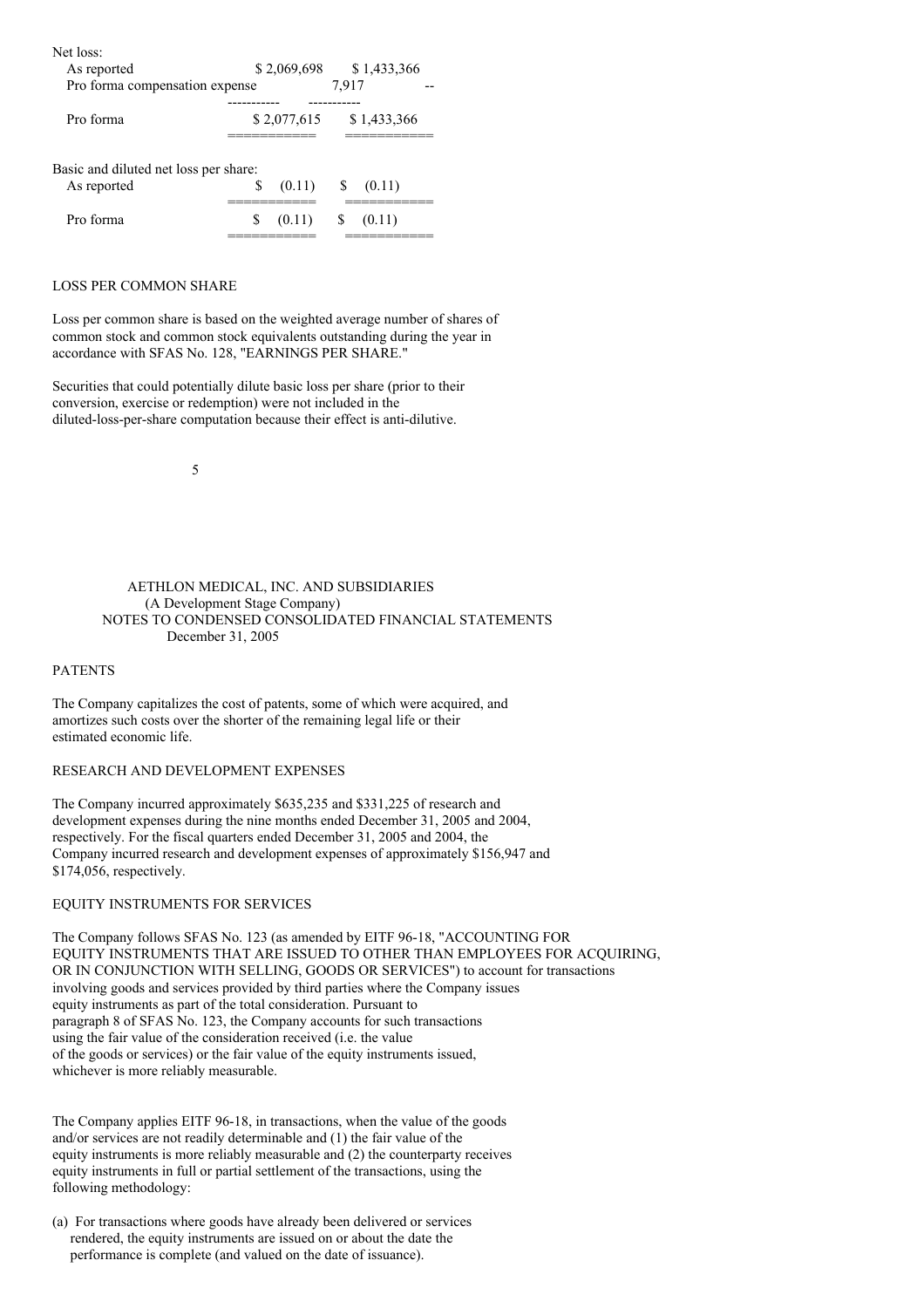- (b) For transactions where the instruments are issued on a fully vested, non-forfeitable basis, the equity instruments are valued on or about the date of the contract.
- (c) For any transactions not meeting the criteria in (a) or (b) above, the Company re-measures the consideration at each reporting date based on its then current stock value.

## IMPAIRMENT OR DISPOSAL OF LONG-LIVED ASSETS

SFAS No. 144 ("SFAS 144"), "ACCOUNTING FOR THE IMPAIRMENT OF LONG-LIVED ASSETS AND FOR LONG-LIVED ASSETS TO BE DISPOSED OF" addresses financial accounting and reporting for the impairment or disposal of long-lived assets. SFAS 144 requires that long-lived assets be reviewed for impairment whenever events or changes in circumstances indicate that their carrying amounts may not be recoverable. If the cost basis of a long-lived asset is greater than the projected future undiscounted net cash flows from such asset (excluding interest), an impairment loss is recognized. Impairment losses are calculated as the difference between the cost basis of an asset and its estimated fair value. SFAS 144 also requires companies to separately report discontinued operations and extends that reporting requirement to a component of an entity that either has been disposed of (by sale, abandonment or in a distribution to owners) or is classified as held for sale. Assets to be disposed of are reported at the lower of the carrying amount or the estimated fair value less costs to sell. Management believes that no impairment existed at or during the nine months ended December 31, 2005.

## BENEFICAL CONVERSION FEATURE OF CONVERTIBLE NOTES PAYABLE

The convertible feature of certain notes payable provides for a rate of conversion that is below market value. Such feature is normally characterized as a "Beneficial Conversion Feature" ("BCF"). Pursuant to EITF Issue No. 98-5, "ACCOUNTING FOR CONVERTIBLE SECURITIES WITH BENEFICIAL CONVERSION FEATURES OR CONTINGENTLY ADJUSTABLE CONVERSION RATIO" and EITF No. 00-27, "APPLICATION OF EITF ISSUE NO. 98-5 TO CERTAIN CONVERTIBLE INSTRUMENTS," the estimated fair value of the BCF is recorded in the consolidated financial statements as a discount from the face amount of the notes. Such discounts are amortized to interest expense over the term of the notes.

6

AETHLON MEDICAL, INC. AND SUBSIDIARIES (A Development Stage Company) NOTES TO CONDENSED CONSOLIDATED FINANCIAL STATEMENTS December 31, 2005

### CLASSIFICATION OF WARRANT OBLIGATION

In connection with the issuance of its 10% Series A Convertible Promissory Notes, the Company has an obligation to issue warrants upon conversion of the notes, which are convertible at any time at the discretion of the noteholders (see Note 4). The obligation to issue the warrants meets the criteria of an embedded derivative to be bifurcated pursuant to SFAS No. 133, "ACCOUNTING FOR DERIVATIVE INSTRUMENTS AND HEDGING ACTIVITIES", as amended. Under this transaction, the Company is obligated to register for resale the common shares underlying the Warrants, and as a result, the embedded derivative associated with this warrant obligation does not meet the scope exception of paragraph 11 (a) of SFAS No. 133. Specifically, at December 31, 2005, the Company did not have any uncommitted registered shares to settle the warrant obligation and accordingly, such obligation has been classified as a liability (outside of stockholders' equity) in accordance with Emerging Issues Task Force ("EITF") No. 00-19, "ACCOUNTING FOR DERIVATIVE FINANCIAL INSTRUMENTS INDEXED TO, AND POTENTIALLY SETTLED IN, A COMPANY'S OWN STOCK." The classification of the warrant obligation will be evaluated at each reporting date and as such, it will continue to be reported as a liability until a registration statement which includes the shares underlying the warrants becomes effective.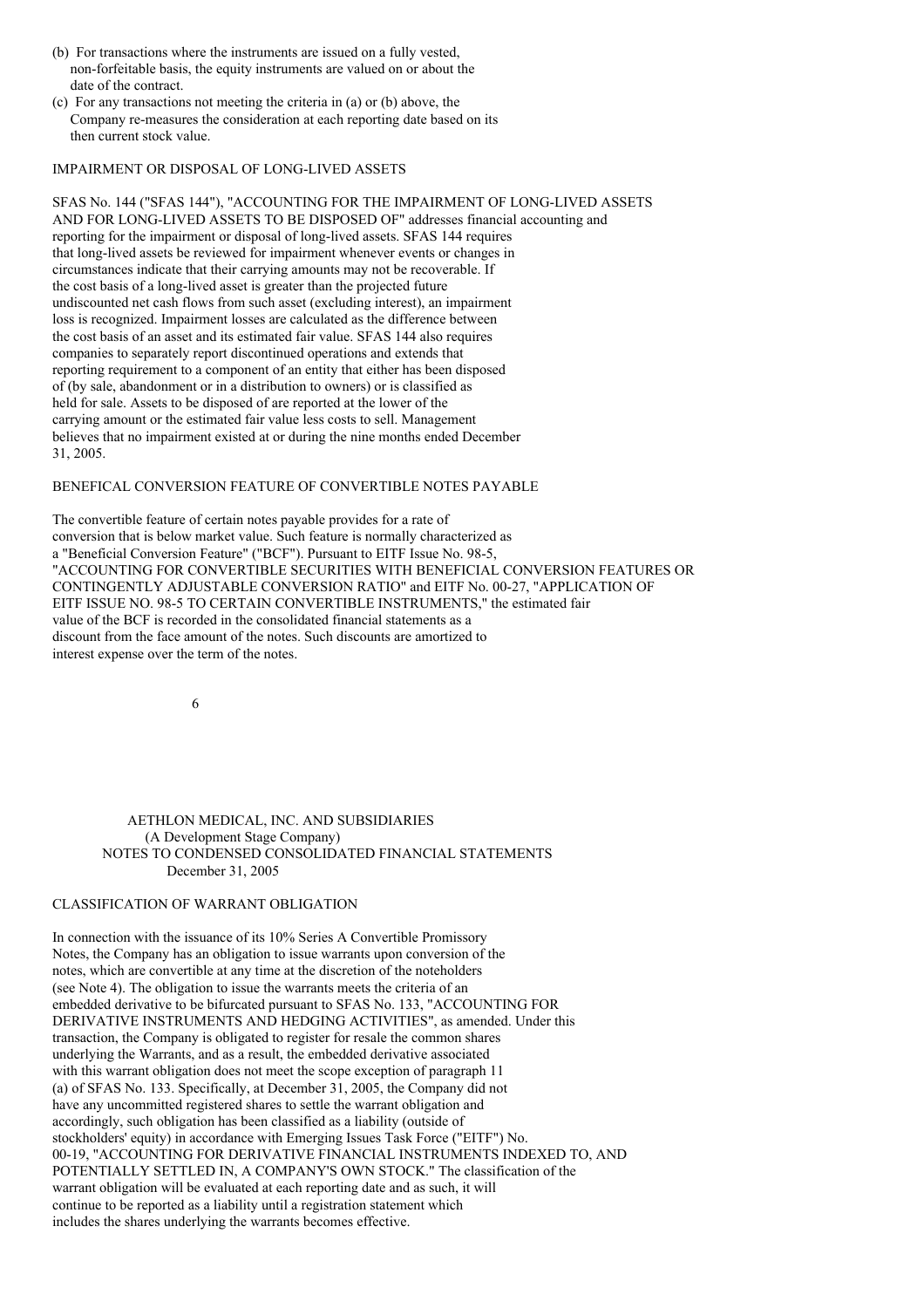## ACCOUNTING FOR TRANSACTIONS INVOLVING STOCK COMPENSATION

Financial Accounting Standards Board ("FASB") Interpretation No. 44 ("FIN 44"), "ACCOUNTING FOR CERTAIN TRANSACTIONS INVOLVING STOCK COMPENSATION, AN INTERPRETATION OF APB 25" clarifies the application of APB 25 for (a) the definition of employee for purposes of applying APB 25, (b) the criteria for determining whether a plan qualifies as a noncompensatory plan, (c) the accounting consequence for various modifications to the terms of a previously fixed stock option or award, and (d) the accounting for an exchange of stock compensation awards in a business combination.

Under APB 25, compensation expense is the excess, if any, of the estimated fair value of the stock at the grant date or other measurement date over the amount an employee must pay to acquire the stock. Compensation expense, if any, is recognized over the applicable service period, which is usually the vesting period.

SFAS 123, if fully adopted, changes the method of accounting for employee stock-based compensation plans to the fair value based method. For stock options and warrants, fair value is estimated using an option pricing model that takes into account the stock price at the grant date, the exercise price, the expected life of the option or warrant, stock volatility and the annual rate of quarterly dividends. Compensation expense, if any, is recognized over the applicable service period, which is usually the vesting period. The adoption of the accounting methodology of SFAS 123 is optional and we have elected to continue accounting for stock-based compensation issued to employees using APB 25; however, pro forma disclosures, as the Company adopted the cost recognition requirement under SFAS 123, are required to be presented.

SFAS No. 148, "ACCOUNTING FOR STOCK-BASED COMPENSATION - TRANSITION AND DISCLOSURE, AN AMENDMENT OF FASB STATEMENT NO. 123," provides alternative methods of transition for a voluntary change to the fair value based method of accounting for stock-based employee compensation. In addition, this Statement amends the disclosure requirements of SFAS 123 to require prominent disclosures in both annual and interim financial statements about the method of accounting for stock-based employee compensation and the effect of the method used on reported results.

The Company accounts for stock-based compensation to non-employees in accordance with the fair value recognition requirements of SFAS 123 and Emerging Issues Task Force 96-18 "ACCOUNTING FOR EQUITY INVESTMENTS THAT ARE ISSUED TO OTHER THAN EMPLOYEES FOR ACQUIRING, OR IN CONJUNCTION WITH SELLING, GOODS AND SERVICES."

### INCOME TAXES

Under SFAS 109, "ACCOUNTING FOR INCOME TAXES," deferred tax assets and liabilities are recognized for the future tax consequences attributable to the difference between the consolidated financial statements and their respective tax basis. Deferred income taxes reflect the net tax effects of (a) temporary differences between the carrying amounts of assets and liabilities for financial reporting purposes and the amounts reported for income tax purposes, and (b) tax credit carryforwards. The Company records a valuation allowance for deferred tax assets when, based on management's best estimate of taxable income (if any) in the foreseeable future, it is more likely than not that some portion of the deferred tax assets may not be realized.

### RECENT ACCOUNTING PRONOUNCEMENTS

In December 2004, the FASB issued SFAS No. 123(R), "SHARE-BASED PAYMENT", which is a revision of SFAS No. 123, "ACCOUNTING FOR STOCK-BASED COMPENSATION." SFAS No. 123(R) will be effective for the Company beginning January 1, 2006, and supersedes APB Opinion No. 25, "ACCOUNTING FOR STOCK ISSUED TO EMPLOYEES," and amends SFAS No. 95, "STATEMENT OF CASH FLOWS." SFAS No. 123(R) requires all share-based payments to employees, including grants of employee stock options, to be recognized in the income statement based on their fair values. Pro-forma disclosure is no longer an alternative. The Company is currently evaluating the effect of the adoption of FAS 123(R) on its future financial statements.

In December 2004, the FASB issued Statement No. 153, "EXCHANGES OF NONMONETARY ASSETS, AN AMENDMENT OF APB OPINION NO. 29, ACCOUNTING FOR NONMONETARY TRANSACTIONS" ("FAS 153"). The amendments made by FAS 153 are based on the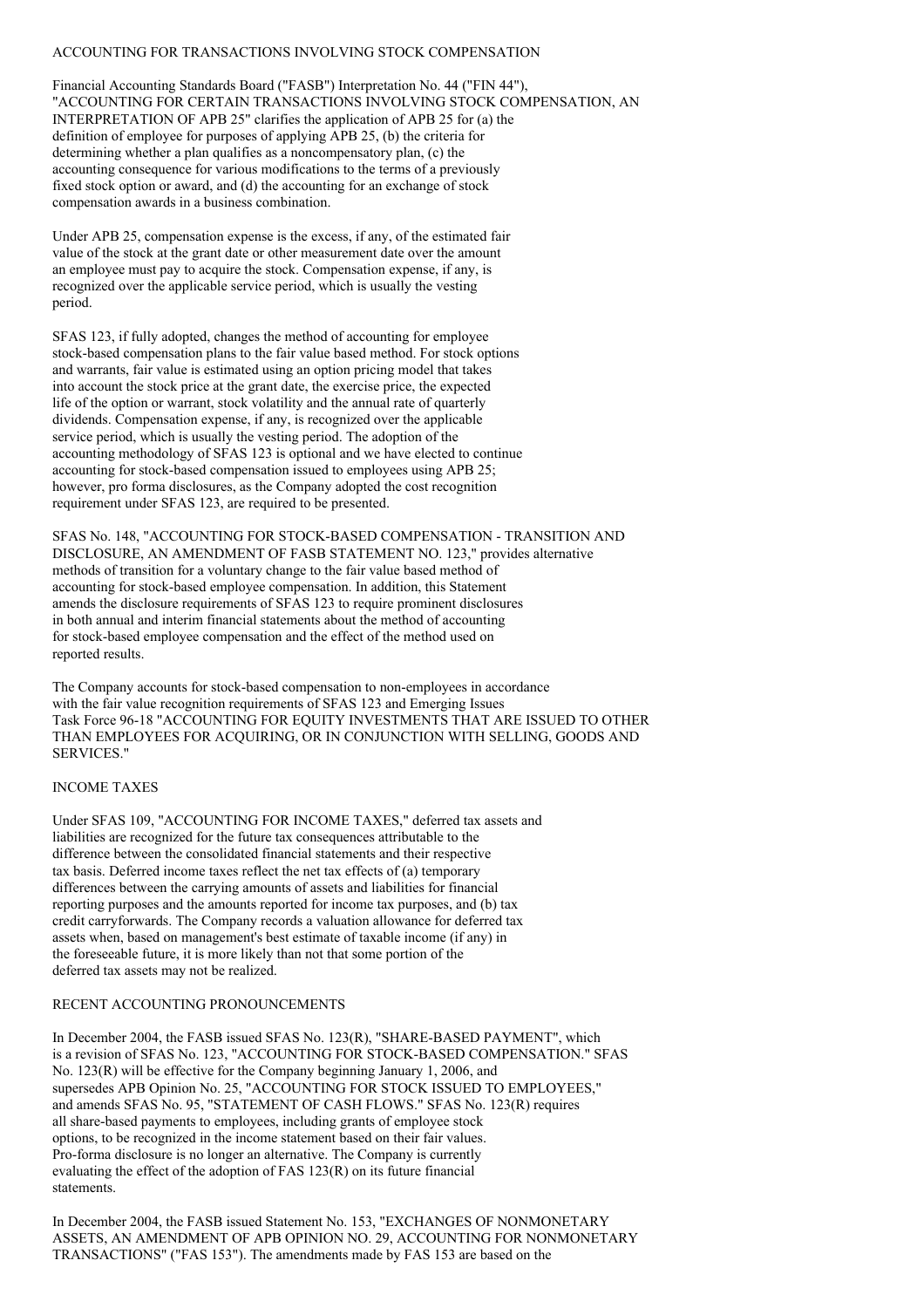principle that exchanges of nonmonetary assets should be measured based on the fair value of the assets exchanged. The Company does not believe the adoption of SFAS No. 153 will have a material impact on the Company's financial statements.

In June 2005, the FASB issued SFAS No. 154, "ACCOUNTING CHANGES AND ERROR CORRECTIONS, A REPLACEMENT OF APB OPINION NO. 20 AND SFAS NO. 3." The statement applies to all voluntary changes in accounting principles, and changes the requirements for accounting for and reporting of a change in accounting principle. The Company does not believe the adoption of SFAS No. 154 will have a material impact on the Company's financial statements.

7

AETHLON MEDICAL, INC. AND SUBSIDIARIES (A Development Stage Company) NOTES TO CONDENSED CONSOLIDATED FINANCIAL STATEMENTS December 31, 2005

# NOTE 4. NOTES PAYABLE

From July 11, 2005 through December 15, 2005 the Company received cash investments of \$760,000 from an accredited investor (Ellen R. Weiner Family Revocable Trust) based on agreed-upon terms reached on the cash receipt dates. Such investments were documented on November 2, 2005, November 4, 2005 and December 15, 2005 in three 10% Series A Convertible Notes ("Weiner Series A Notes"). The Weiner Series A Notes accrue interest at a rate of ten percent (10%) per annum and mature on January 2, 2007. The Weiner Series A Notes are convertible into shares of restricted common stock at any time at the election of the holder at a conversion price equal to \$0.20 per share for any conversion occurring on or prior to the maturity date. In addition, upon conversion, the Company is obligated to issue three-year Warrants (the "Weiner Series A Warrants") to purchase a number of shares equal to the number of shares into which the Weiner Series A Notes can be converted at an exercise price of \$0.20. The Weiner Series A Warrants have been valued using a Binomial Lattice option pricing model and an associated discount of \$531,875, measured at the commitment dates, will be expensed as future conversions occur. The convertible feature of the Weiner Series A Notes provides for a rate of conversion that is below market value. Pursuant to EITF 98-5 and EITF 00-27, the Company has estimated the fair value of such BCF to be \$228,125 and records such amount as a debt discount. Such discount is being accreted to interest expense over the term of the Weiner Series A Notes. Total interest expense on the Weiner Series A Note for amortization of the above BCF debt discount totaled \$42,506 and \$56,096 for the three months and nine months ended December 31, 2005, respectively.

8

AETHLON MEDICAL, INC. AND SUBSIDIARIES (A Development Stage Company) NOTES TO CONDENSED CONSOLIDATED FINANCIAL STATEMENTS December 31, 2005

From August 8, 2005 through December 14, 2005 the Company received cash investments of \$225,000, from an accredited investor (Allan S. Bird) based on agreed upon terms reached on the cash receipt dates. Such investments were documented on November 2, 2005, November 7, 2005 and December 14, 2005 in three 10% Series A Convertible Notes ("Bird Series A Notes"). The Bird Series A Notes accrue interest at a rate of ten percent (10%) per annum and mature on January 2, 2007. The Bird Series A Notes are convertible into shares of restricted common stock at any time at the election of the holder at a conversion price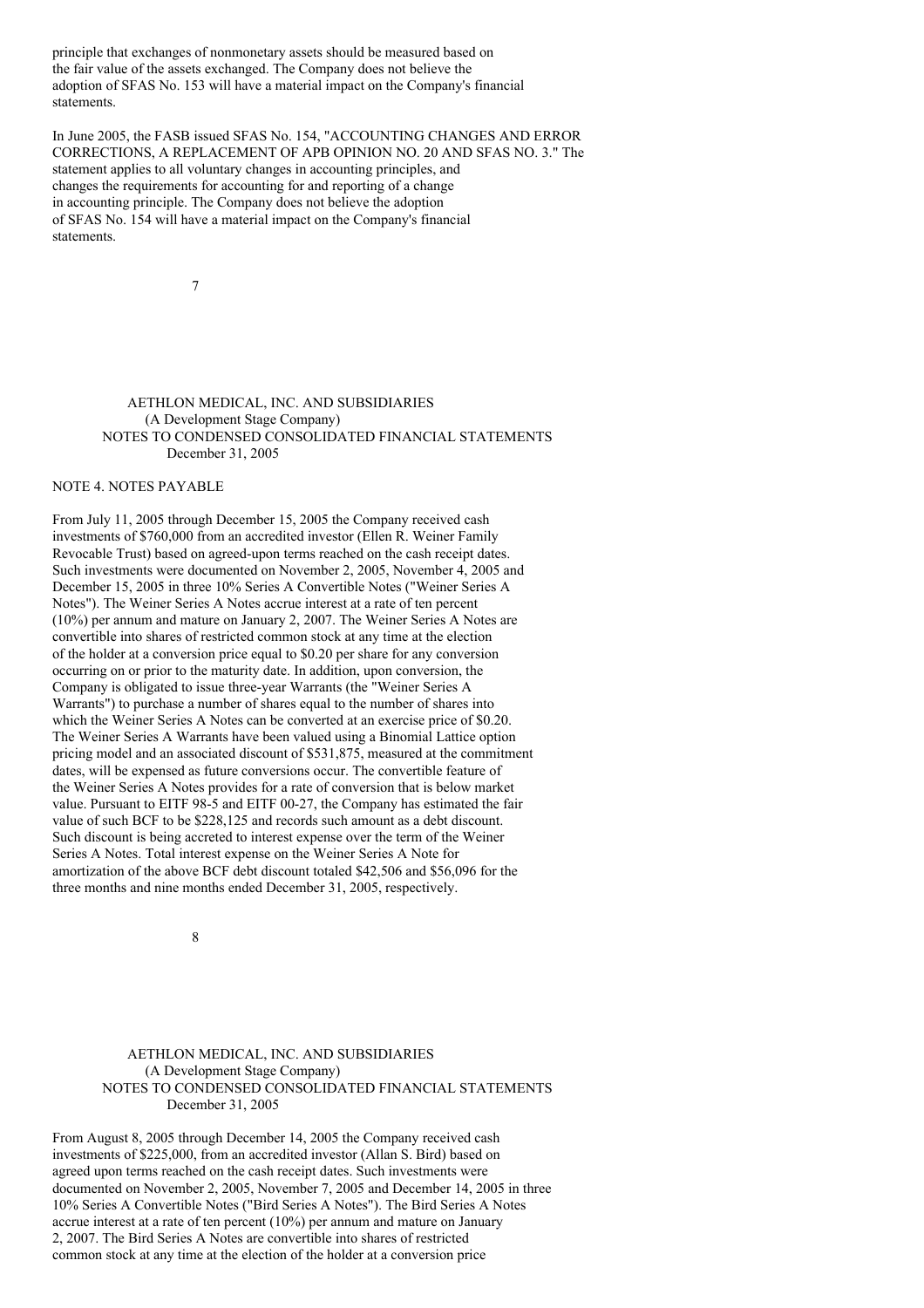equal to \$0.20 per share for any conversion occurring on or prior to the maturity date. In addition, upon conversion, the Company is obligated to issue three-year Warrants (the "Bird Series A Warrants") to purchase a number of shares equal to the number of shares into which the Bird Series A Notes can be converted at an exercise price of \$0.20. The Bird Series A Warrants have been valued using a Binomial Lattice option pricing model and an associated discount of \$183,000, measured at the commitment dates, will be expensed as future conversions occur. The convertible feature of the Bird Series A Note provides for a rate of conversion that is below market value. Pursuant to EITF 98-5 and EITF 00-27, the Company has estimated the fair value of such BCF to be \$42,000 and records such amount as a debt discount. Such discount is being accreted to interest expense over the term of the Bird Series A Note. Total interest expense on the Bird Series A Note for amortization of the above BCF debt discount totaled \$7,783 and \$9,271 for the three months and nine months ended December 31, 2005, repectively.

On December 15, 2005, the Company received total cash investments of \$15,000 from two related accredited investors (Christian Hoffmann III and Claypoole Capital, LLC). Such investments were documented in two 10% Series A Convertible Notes ("December Notes"). The December Notes accrue interest at a rate of ten percent (10%) per annum and mature on January 2, 2007. The December Notes are convertible into shares of restricted common stock at any time at the election of the holder at a conversion price of \$0.20 per share for any conversion occurring on or before the maturity date. In addition, upon conversion, the Company is obligated to issue three-year Warrants (the "December Warrants") to purchase a number of shares equal to the number of shares into which the December Notes were converted at an exercise p rice of \$0.20. The December Warrants have been valued using a Binomial Lattice option pricing model and an associated discount of \$15,000, measured at the commitment date, will be expensed as future conversions occur.

The Company is currently in default on approximately \$557,500 of amounts owed under various notes payable and accrued liabilities and is currently seeking other financing arrangements to retire all past due notes. At December 31, 2005, the Company had accrued interest in the amount of \$233,892 associated with these notes and accrued liabilities payable.

#### NOTE 5. EQUITY TRANSACTIONS

In October 2005, the Company issued 21,186 shares of common stock pursuant to the Company's S-8 registration statement covering the Company's 2003 Consulting Stock Plan at \$0.236 per share in payment for regulatory affairs consulting services to the Company.

In October 2005, the Company issued 35,278 shares of common stock pursuant to the Company's S-8 registration statement covering the Company's 2003 Consulting Stock Plan at \$0.216 per share in payment for regulatory affairs consulting services to the Company.

In November 2005, the Company issued 19,948 shares of common stock pursuant to the Company's S-8 registration statement covering the Company's 2003 Consulting Stock Plan at \$0.384 per share in payment for regulatory affairs consulting services to the Company.

In November 2005, the Company issued 97,662 shares of common stock pursuant to the Company's S-8 registration statement covering the Company's 2003 Consulting Stock Plan at \$0.37 per share in payment for regulatory affairs consulting services to the Company.



AETHLON MEDICAL, INC. AND SUBSIDIARIES (A Development Stage Company) NOTES TO CONDENSED CONSOLIDATED FINANCIAL STATEMENTS December 31, 2005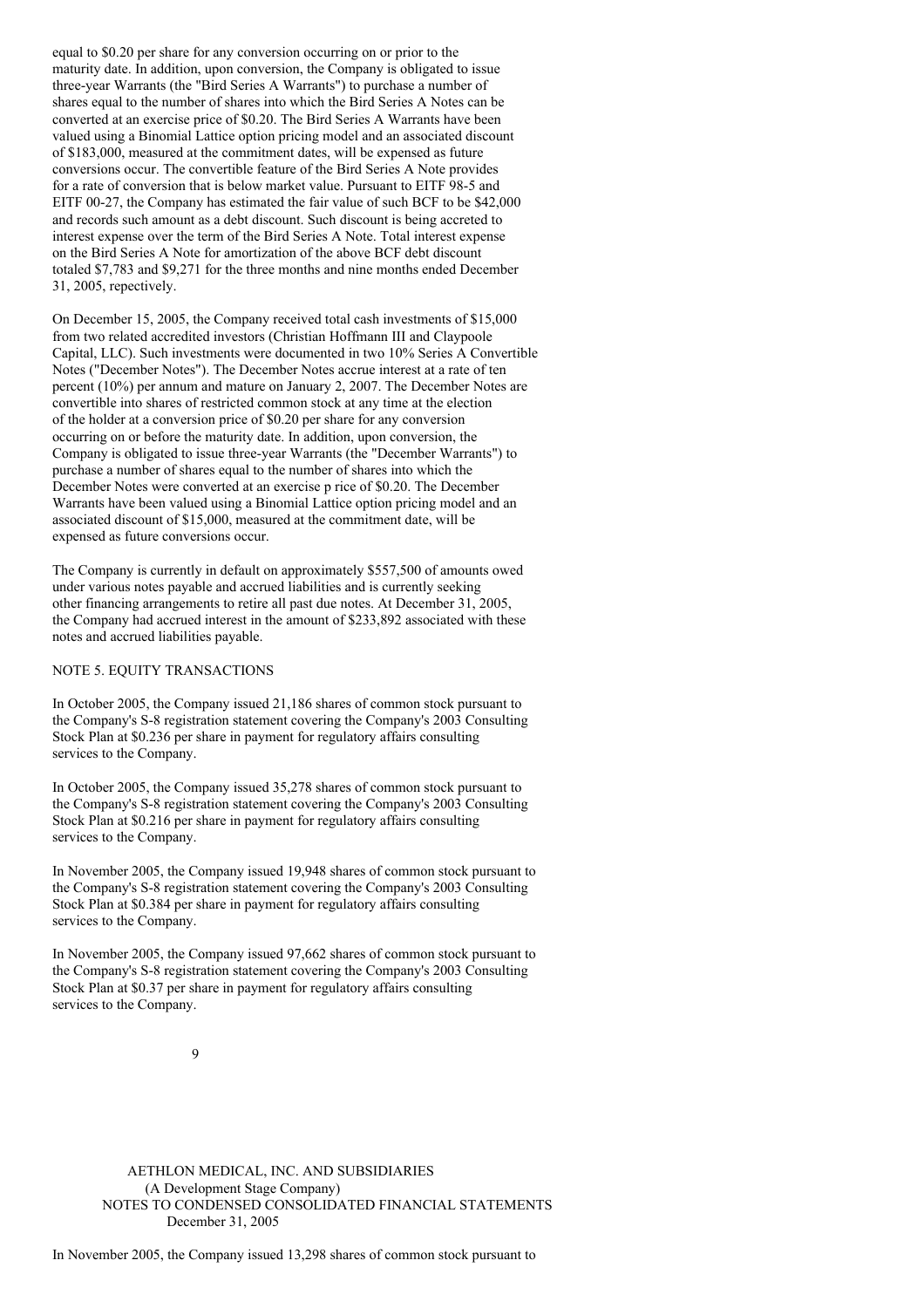the Company's S-8 registration statement covering the Company's 2003 Consulting Stock Plan at \$0.376 per share in payment for regulatory affairs consulting services to the Company.

In December 2005, the Company issued 301,744 shares of common stock, at \$0.25 per share, to Fusion Capital under its \$6,000,000 common stock purchase agreement for total proceeds of \$75,000. These shares are registered pursuant to a post effective amendment of Form SB-2 effective December 21, 2005.

In December 2005, the Company issued 371,847 shares of common stock to legal counsel pursuant to the Company's S-8 registration statement covering the Company's 2003 Consulting Stock Plan at \$0.246 per share in payment of general legal fees valued at \$91,509.

In December 2005, the Company issued 73,964 shares of restricted common stock at \$0.246 per share in payment of legal fees related to capital raising transactions valued at \$18,202.

In December 2005, the Company issued 13,333 shares of common stock pursuant to the Company's S-8 registration statement covering the Company's 2003 Consulting Stock Plan at \$0.288 per share in payment for regulatory affairs consulting services to the Company.

In December 2005, the Company issued 15,060 shares of common stock pursuant to the Company's S-8 registration statement covering the Company's 2003 Consulting Stock Plan at \$0.332 per share in payment for regulatory affairs consulting services to the Company.

# NOTE 6. COMMITMENTS AND CONTINGENCIES

#### LEGAL MATTERS

From time to time, claims are made against the Company in the ordinary course of business, which could result in litigation. Claims and associated litigation are subject to inherent uncertainties and unfavorable outcomes could occur, such as monetary damages, fines, penalties or injunctions prohibiting the Company from selling one or more products or engaging in other activities. The occurrence of an unfavorable outcome in any specific period could have a material adverse effect on the Company's results of operations for that period or future periods. The Company is not presently a party to any pending or threatened legal proceedings.

### REGISTRATION RIGHTS

As more fully described in Note 3, the Company is required to register the common stock for resale underlying the warrants to be issued upon conversion our Series A Convertible Debt. Upon an event, as defined, including (i) a registration statement is not filed on or before its respective filing date (ii) a registration statement is not declared effective (iii) after a registration statement is filed and declared effective, such registration statement ceases to be effective at any time prior to the effectiveness period without being succeeded with an amendment or (iv) the common stock is delisted or suspended from trading on an exchange, the Company shall pay liquidated damages in cash of 1% of the original principal amount of the Series A notes. For each month that the event has not been cured, the Company shall pay 1.5 % in cash of the original principal balance of the Series A notes. If the Company fails to pay liquidated damages timely within seven days, the Company shall be obligated to pay interest thereon at 12% per annum, accruing daily. At the option of the Company, shares may be issued instead of cash for such liquidated damages based upon the conversion price, then in effect. See Note 4 for additional information about the Series A notes and Note 3 for more information about the classification of the warrants. At January 31, 2006, the Company has an effective registration statement covering these warrant obligations.

# NOTE 7. SUBSEQUENT EVENTS

On January 6, 2006 the Company issued 579,813 restricted common shares in full satisfaction of a legal complaint for Damages for Breach of Written Contracts with the Regents of the University of California. See Part II. ITEM 1. LEGAL PROCEEDINGS.

In January 2006, the Company issued 35,715 restricted shares of the Company's Common stock at \$0.28 per share in payment of public relations and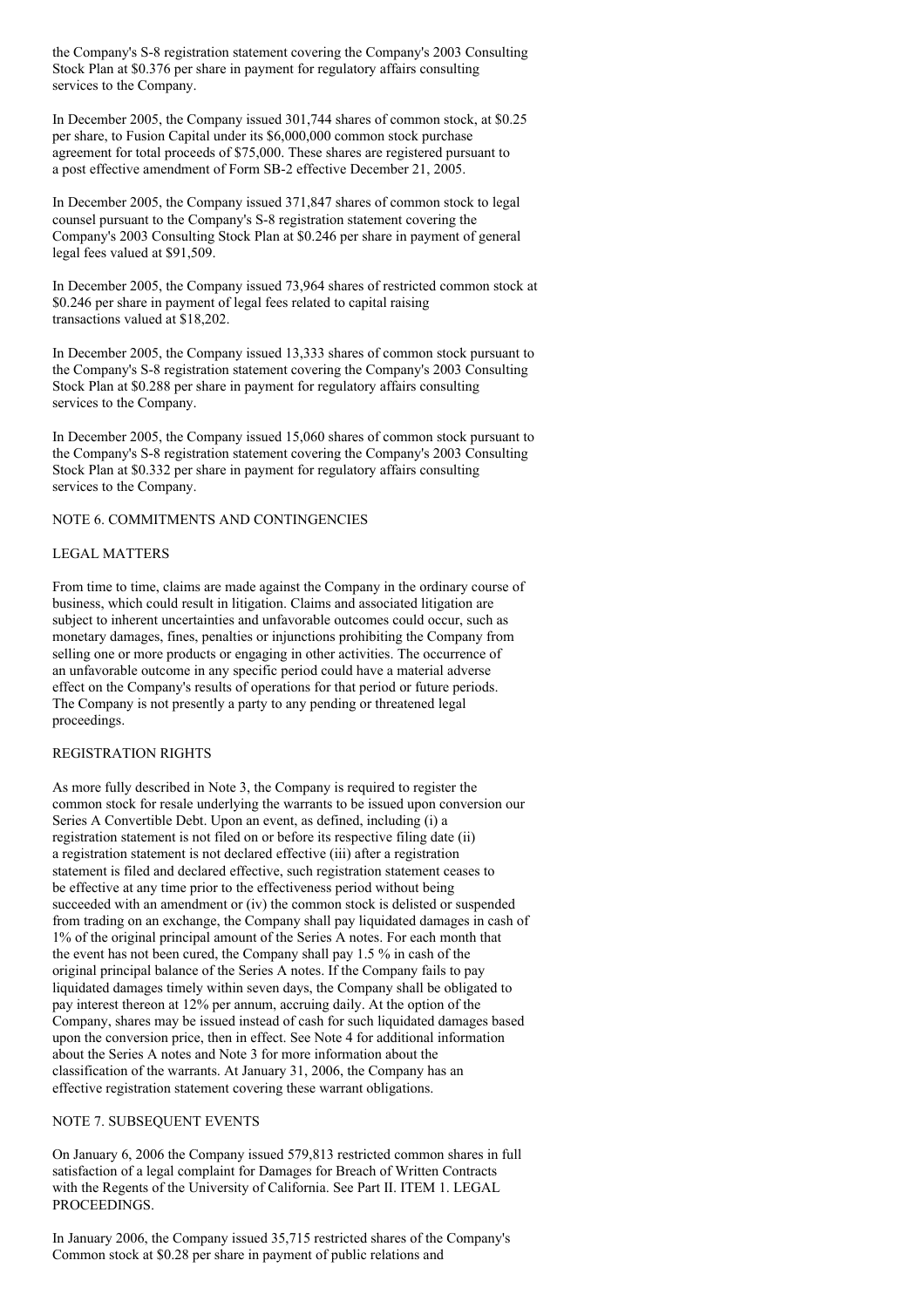communications Consulting fees valued at \$10,000.

In January 2006, the Company issued 30,303 restricted shares of the Company's Common stock at \$0.33 per share in payment of public relations and communications Consulting fees valued at \$10,000.

In January 2006, the Company issued 9,091 shares of common stock pursuant to the Company's S-8 registration statement covering the Company's 2003 Consulting Stock Plan at \$.330 per share in payment for regulatory affairs consulting services to the Company.

In January 2006, the Company issued 13,889 shares of common stock pursuant to the Company's S-8 registration statement covering the Company's 2003 Consulting Stock Plan at \$.360 per share in payment for regulatory affairs consulting services to the Company.

In January 2006, the Company issued 90,940 shares of common stock, at \$0.277 per share, to Fusion Capital under its \$6,000,000 common stock purchase agreement, for proceeds of \$25,000. These shares are registered pursuant to a post-effective amendment of the Company's Form SB-2 effective December 21, 2005.

In February 2006, the Company issued 89,865 shares of common stock, at \$0.280 per share, to Fusion Capital under its \$6,000,000 common stock purchase agreement, for proceeds of \$25,000. These shares are registered pursuant to a post-effective amendment of the Company's Form SB-2 effective December 21, 2005.

10

## ITEM 2. MANAGEMENT'S DISCUSSION AND ANALYSIS OR PLAN OF OPERATION

The following discussion of Aethlon Medical's financial condition and results of operations should be read in conjunction with, and is qualified in its entirety by the condensed consolidated financial statements and notes thereto, included in Item 1 in this Quarterly Report on Form 10-QSB. This item contains forward-looking statements that involve risks and uncertainties. Actual results may differ materially from those indicated in such forward-looking statements.

### FORWARD LOOKING STATEMENTS

All statements, other than statements of historical fact, included in this Form 10-QSB are, or may be deemed to be, "forward-looking statements" within the meaning of Section 27A of the Securities Act of 1933, as amended ("the Securities Act"), and Section 21E of the Exchange Act. Such forward-looking statements involve assumptions, known and unknown risks, uncertainties and other factors which may cause the actual results, performance, or achievements of Aethlon Medical, Inc. ("the Company") to be materially different from any future results, performance, or achievements expressed or implied by such forward looking statements contained in this Form 10-QSB. Such potential risks and uncertainties include, without limitation, completion of the Company's capital-raising activities, FDA approval of the Company's products, other regulations, patent protection of the Company's proprietary technology, product liability exposure, uncertainty of market acceptance, competition, technological change, and other risk factors detailed herein and in other of the Company's filings with the Securities and Exchange Commission. The forward-looking statements are made as of the date of this Form 10-QSB, and the Company assumes no obligation to update the forward-looking statements, or to update the reasons actual results could differ from those projected in such forward-looking statements.

### THE COMPANY

The Company is a development stage therapeutic device company that has not yet engaged in significant commercial activities. The primary focus of the Company's resources is towards the advancement of its proprietary Hemopurifier(TM) platform treatment technology, which is designed to rapidly reduce the presence of infectious viruses and other toxins from human blood. In this regard, the Company's core focus is the development of therapeutic devices that treat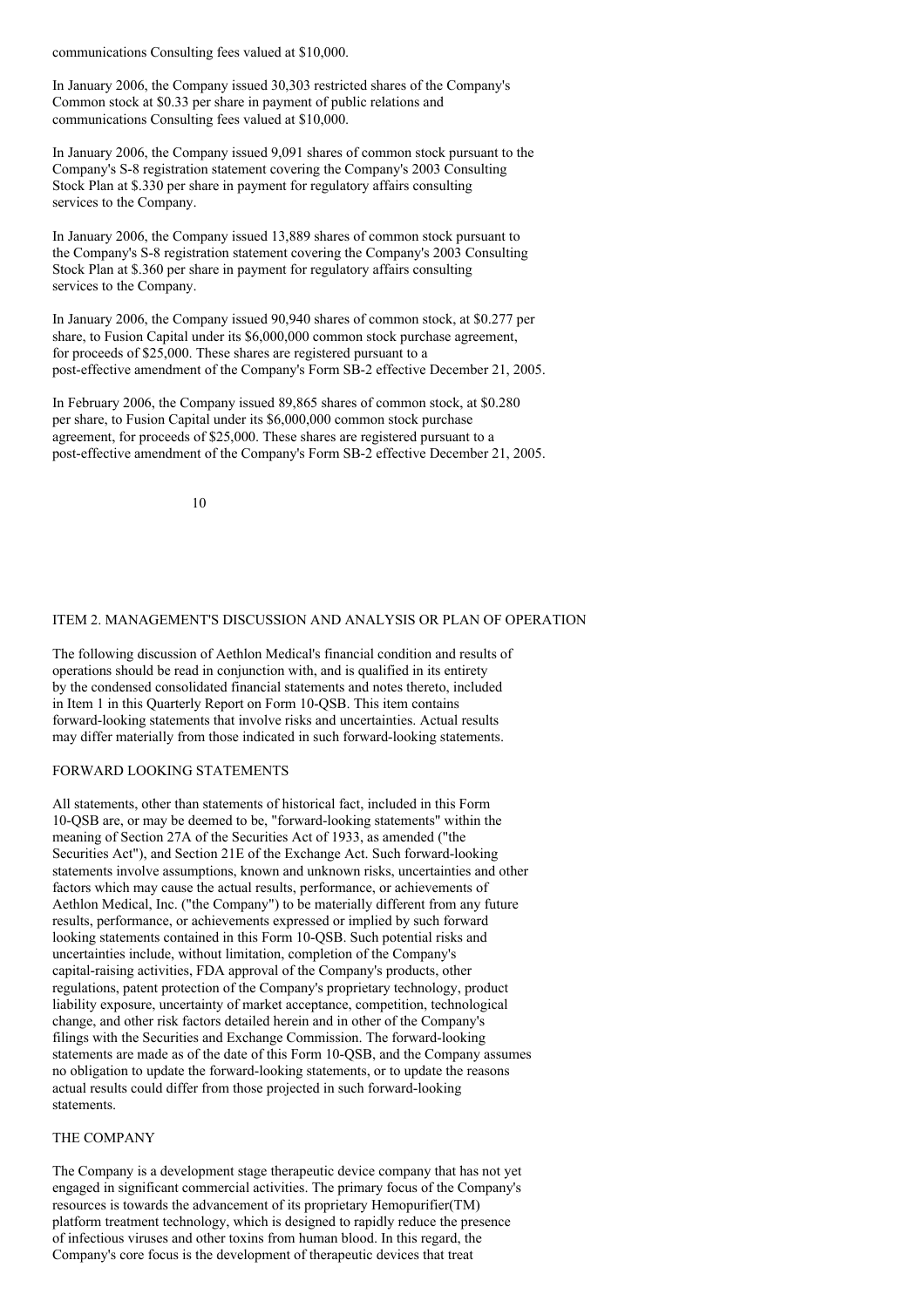HIV/AIDS, Hepatitis-C, and pathogens targeted as potential biological warfare agents. The Company's emphasis during fiscal 2006 is to prepare its HIV-Hemopurifier to treat HIV/AIDS and pathogens targeted as potential biological warfare agents for animal clinical trials, and to complete the pre-clinical human blood studies of its HCV-Hemopurifier for treating Hepatitis-C.

# WHERE YOU CAN FIND MORE INFORMATION

We are subject to the informational requirements of the Securities Exchange Act and must file reports, proxy statements and other information with the SEC. The reports, information statements and other information we file with the Commission can be inspected and copied at the Commission Public Reference Room, 450 Fifth Street, N.W. Washington, D.C. 20549. You may obtain information on the operation of the Public Reference Room by calling the SEC at (800) SEC-0330. The Commission also maintains a Web site (http://www.sec.gov) that contains reports, proxy, and information statements and other information regarding registrants, like us, which file electronically with the Commission. the Company's headquarters are located at 3030 Bunker Hill Street, Suite 4000, San Diego, CA 92109. Our phone number at that address is (858) 459-7800. Its Web site is maintained at http://www.aethlonmedical.com.

11

#### RESULTS OF OPERATIONS

## THREE MONTHS ENDED DECEMBER 31, 2005 COMPARED TO THE THREE MONTHS ENDED DECEMBER 31, 2004

# Operating Expenses

Consolidated operating expenses for the three months ended December 31, 2005 were \$494,014, in comparison with \$549,902 for the comparable quarter one year ago. The reduction of \$55,888 was comprised of a \$18,688 decrease in payroll expense and a \$49,914 decrease in general and administrative expenses offset by an increase of \$12,714 in professional fees. Payroll expense decreased due to the reduction of research and development employees from 5 to 3. General and administrative expense decreased due to reductions in rent, insurance, laboratory supplies and other expenses. Professional fees increased a result of an approximate \$45,000 increase in scientific consulting offset by reduced legal expense. The decrease in payroll and administrative expenses offset by the increases in scientific consulting is consistent with the Company's strategic shift to outsource as much research and development activity as possible.

Net Loss

The Company recorded a consolidated net loss of \$594,375 and \$603,421 for the three months ended December 31, 2005 and 2004, respectively. The decreased net loss was attributable to a \$55,888 decrease in operating expense, offset by a \$46,842 increase in interest expense as a result of the amortization of BCF associated with the issuance of debt.

Basic and diluted loss per common share were (\$0.03) for the three month period ended December 31, 2005 compared to (\$0.04) for the same period ended December 31, 2004. This reduction in loss per share was a result of the greater number of common shares outstanding during the three month period ended December 31, 2005, as compared to the three month period ended December 31, 2004, offset by the decreased net loss for the three month period ended December 31, 2005, as compared to the three month period ended December 31, 2004.

NINE MONTHS ENDED DECEMBER 31, 2005 COMPARED TO THE NINE MONTHS ENDED DECEMBER 31, 2004

#### Operating Expenses

Consolidated operating expenses were \$1,783,469 for the nine months ended December 31, 2005, versus \$1,570,221 for the comparable period one year ago.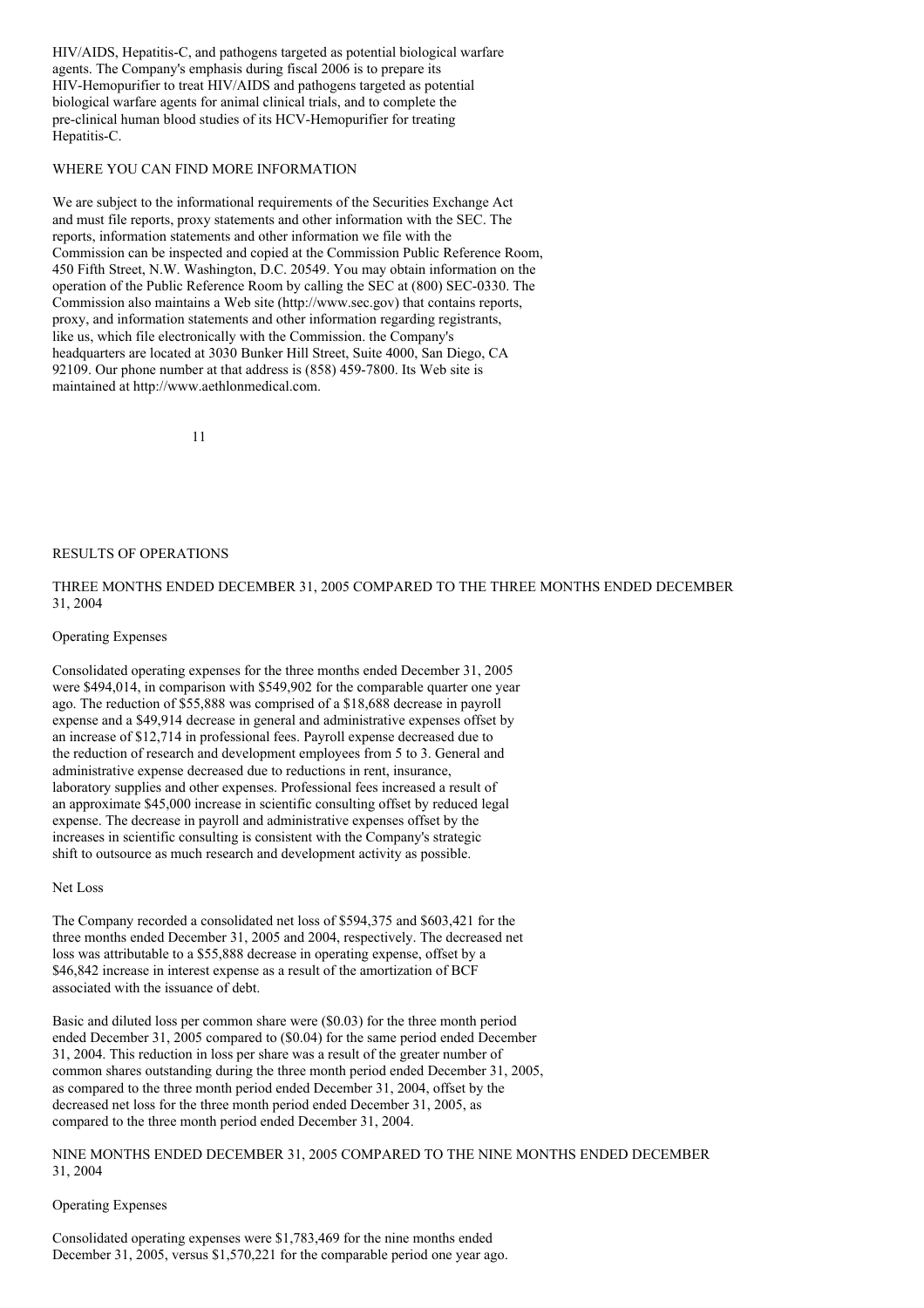This increase of \$212,250 is comprised of a \$200,778 increase in professional fees and a \$68,392 increase in general and administrative expenses, offset by a \$55,922 decrease in payroll expense. Professional fees increase primarily as a result of a \$246,946 increase in scientific consulting expense offset by decreases of \$45,743 in recruiting expense and \$426 in all other operating expenses. The significant increase in scientific consulting expense, and concomitant decrease in recruiting expense, reflect the Company's shift to outsourcing scientific work for the human safety trials begun in the second fiscal quarter of the year. The increase in general and administrative expense is attributable to a \$56,037 increase in lab supplies expense, a \$1,238 increase in other expenses less a \$17,778 reduction in contract labor. Finally, the \$55,922 reduction in payroll expense is a result of one-time vacation and bonus accruals of \$100,000 in the prior period one year ago offset by an increase in payroll expense of \$44,078 in the current period primarily a result of the hiring of a full-time Chief Financial Officer.

 $12$ 

#### Net Loss

We recorded a consolidated net loss of \$2,069,698 and \$1,433,366 for the nine-month periods ended December 31, 2005 and 2004, respectively. The increase in net loss was primarily attributable to increased operating expenses and increased non-cash interest expense resulting in the amortization of BCF and by a reversal of approximately \$244,500 in over-accrued interest expense in the quarter ended December 31, 2004.

Basic and diluted loss per common share were (\$0.11) for the nine month period ended December 31, 2005 compared to (\$0.11) for the same period ended December 31, 2004.

### LIQUIDITY AND CAPITAL RESOURCES

To date, the Company has funded its capital requirements for the current operations from net funds received from the public and private sale of debt and equity securities, as well as from the issuance of common stock in exchange for services. The Company's cash position at December 31, 2005 was \$116,095 compared to \$8,625, at March 31, 2005, representing an increase of \$107,470. During the nine months ended December 31, 2005, operating activities used net cash of \$1,191,487. The Company received \$252,600 from the issuance of common stock, \$1,030,000 from proceeds for the issuance of convertible notes payable and net proceeds of \$20,000 from the issuance of notes payable.

During the nine month period ended December 31, 2005, net cash used in operating activities primarily consisted of net loss of \$2,069,698. Net loss was offset principally by depreciation and amortization of \$24,597 plus the fair market value of common stock, options and warrants of \$476,205 in payment for services, \$182,419 of amortization of debt discount and an increase in account payable and other current balance sheet accounts of \$164,990.

A decrease in working capital during the nine months in the amount of \$460,559 increased the Company's negative working capital position to (\$3,809,069) at December 31, 2005 as compared to a negative working capital of (\$3,348,510) at March 31, 2005.

The Company's current deficit in working capital required us to obtain funds in the short-term to be able to continue in business, and in the longer term to fund research and development on products not yet ready for market.

The Company's operations to date have consumed substantial capital without generating revenues, and will continue to require substantial and increasing capital funds to conduct necessary research and development and pre-clinical and clinical testing of Hemopurifier(TM) products, and to market any of those products that receive regulatory approval. The Company does not expect to generate revenue from operations for the foreseeable future, and its ability to meet its cash obligations as they become due and payable is expected to depend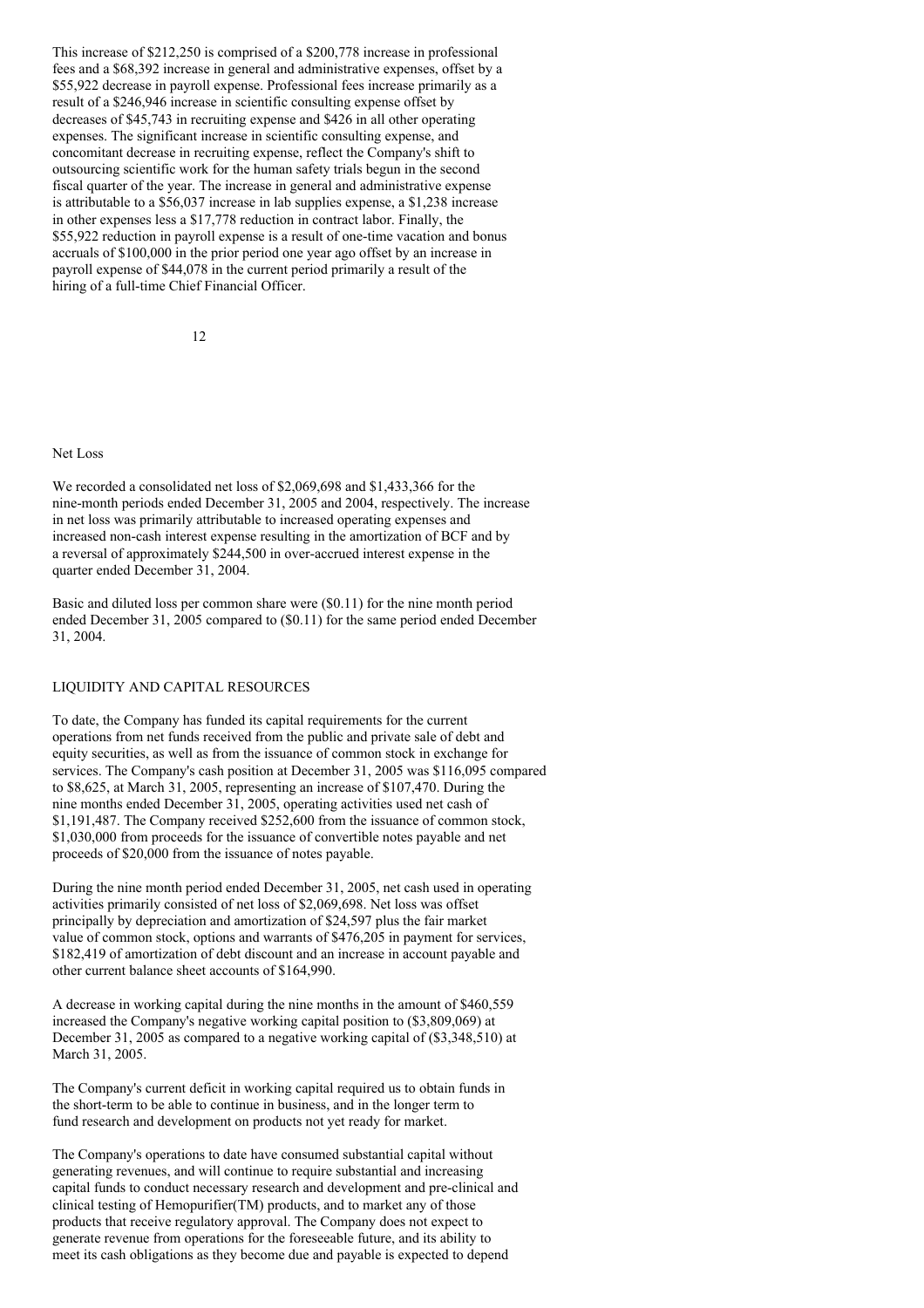for at least the next several years on its ability to sell securities, borrow funds or a combination thereof. The Company's future capital requirements will depend upon many factors, including progress with pre-clinical testing and clinical trials, the number and breadth of our programs, the time and costs involved in preparing, filing, prosecuting, maintaining and enforcing patent claims and other proprietary rights, the time and costs involved in obtaining regulatory approvals, competing technological and market developments, and management's ability to establish collaborative arrangements, effect successful commercialization strategies, marketing activities and other arrangements. The Company expects to continue to incur increasing negative cash flows and net losses for the foreseeable future, and presently requires a minimum of \$150,000 per month to sustain operations.

Management does not believe that inflation has had or is likely to have any material impact on the Company's limited operations.

13

At the date of this filing, we do not have plans to purchase significant amounts of equipment or hire significant numbers of employees prior to successfully raising additional capital.

# PLAN OF OPERATION

The Company's current plan of operation is to fund our anticipated increased research and development activities and operations through the common stock purchase agreement in place with Fusion Capital, whereby Fusion Capital has committed to buy up to an additional \$6,000,000 of our common stock over a 30-month period, that commenced, at our election, after the SEC declared effective a registration statement under Form SB-2 on December 7, 2004 covering such shares. Through December 31, 2005 the Company had received \$775,001 and has \$5,224,999 remaining available from this agreement. However, no assurance can be given that we will receive any additional funds under our agreement with Fusion Capital. Based on our projections of additional employees and equipment for operations and to complete research, development and testing associated with our Hemopurifier(TM) products, we anticipate that these funds will satisfy our cash requirements, including this anticipated increase in operations, in excess of the next twelve months. However, due to market conditions, and to assure availability of funding for operations in the long term, we may arrange for additional funding, subject to acceptable terms, during the next twelve months.

The Company is a development stage medical device company that has not yet engaged in significant commercial activities. The primary focus of our resources is the advancement of our proprietary Hemopurifier(TM) platform treatment technology, which is designed to rapidly reduce the presence of infectious viruses and toxins in human blood. Our main focus is to prepare our Hemopurifier(TM) to treat HIV/AIDS, Hepatitis-C and Flu Viruses in human clinical trials. The Company is also working to advance pathogen filtration devices to treat infectious agents that may be used in biological warfare and terrorism.

The Company plans to continue our research and development activities related to our Hemopurifier(TM) platform technology, with particular emphasis on the advancement of our lead product candidates for the treatment of HIV/AIDS, HCV and Flu Viruses. The Company also plans to implement a regulatory strategy for the use of our Hemopurifier(TM) for biodefense treatments in calendar year 2006 pursuant to a recent rule implemented by the FDA for medical countermeasures to weapons of mass destruction. Under this rule, in situations where it is deemed unethical to conduct efficacy studies in humans, a treatment can be reviewed for approval on the basis of efficacy in the most relevant animal species and safety data in humans.

The Company expects to outsource research and development in the next twelve months, as required to support our increased research and development effort that will include expanding our goal beyond treating infectious diseases HIV/AIDS and Hepatitis-C and new applications to combat infectious agents that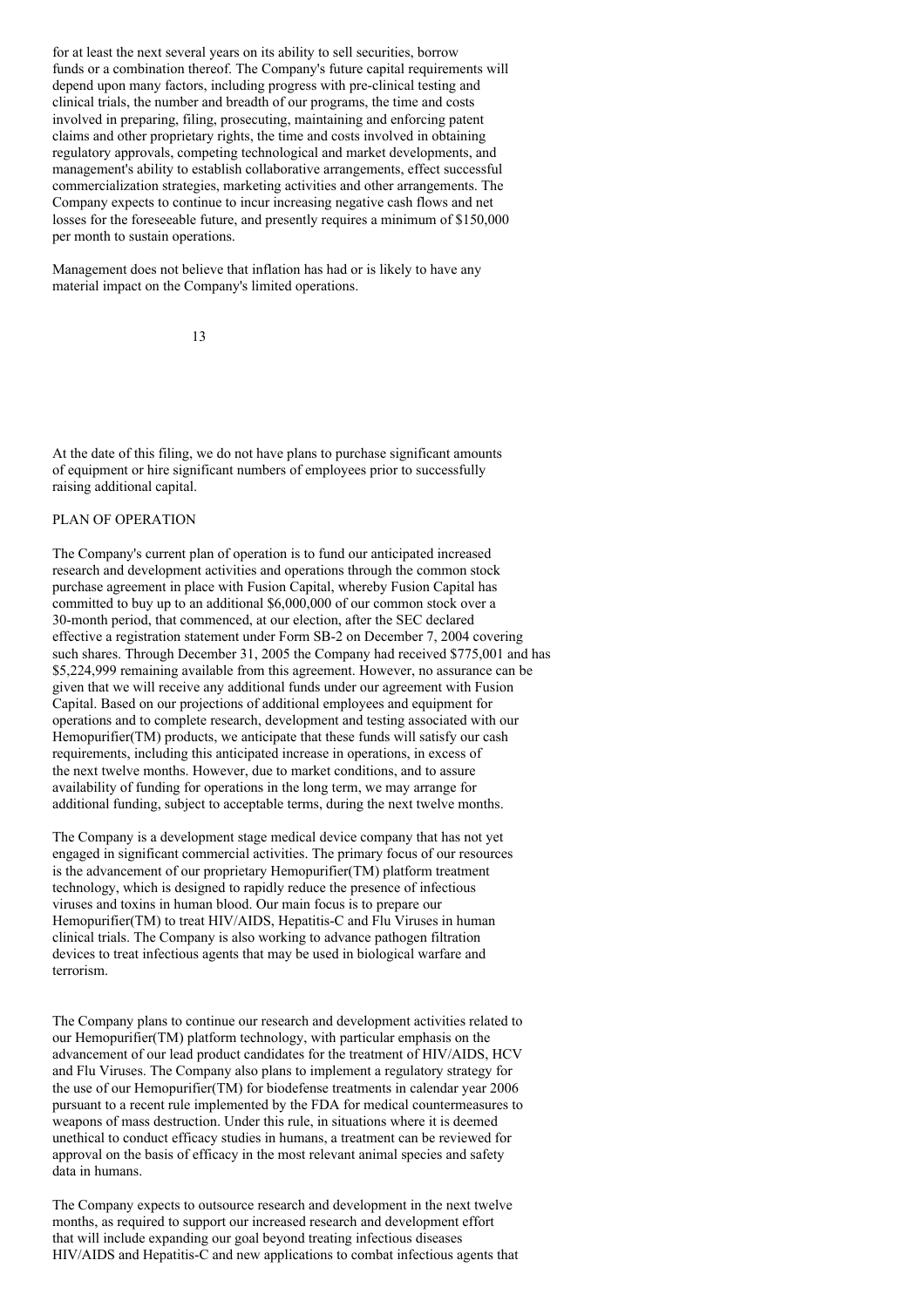may be used in biological warfare and terrorism. This will involve designing Hemopurifier(TM) products that can be rapidly deployed by armed forces as wearable post-exposure treatments on the battlefield, as well as dialysis-based treatments for civilian populations. This will entail developing the new treatment device based on the same proprietary Hemopurifier(TM) filtration technology that is utilized in advancing our HIV/AIDS, and Hepatitis-C treatments.

Accordingly, due to this increase in activity during the next twelve months, management anticipates continuing to increase spending on outsourced research and development during this period.

| ٠ |
|---|
|   |

Operations to date have consumed substantial capital without generating revenues, and will continue to require substantial and increasing capital funds to conduct necessary research and development and pre-clinical and clinical testing of our Hemopurifier(TM) products, as well as market any of those products that receive regulatory approval. The Company does not expect to generate revenue from operations for the foreseeable future, and our ability to meet our cash obligations as they become due and payable is expected to depend for at least the next several years on our ability to sell securities, borrow funds or a combination thereof. Future capital requirements will depend upon many factors, including progress with pre-clinical testing and clinical trials, the number and breadth of our clinical programs, the time and costs involved in preparing, filing, prosecuting, maintaining and enforcing patent claims and other proprietary rights, the time and costs involved in obtaining regulatory approvals, competing technological and market developments, as well as management's ability to establish collaborative arrangements, effective commercialization, marketing activities and other arrangements. The Company expects to continue to incur increasing negative cash flows and net losses for the foreseeable future.

## CRITICAL ACCOUNTING POLICIES

The preparation of condensed consolidated financial statements in conformity with accounting principles generally accepted in the United States of America requires the Company to make a number of estimates and assumptions that affect the reported amounts of assets and liabilities and disclosure of contingent assets and liabilities at the date of the financial statements. Such estimates and assumptions affect the reported amounts of expenses during the reporting period. On an ongoing basis, the Company evaluates estimates and assumptions based upon historical experience and various other factors and circumstances. Management believes the Company's estimates and assumptions are reasonable in the circumstances; however, actual results may differ from these estimates under different future conditions.

The Company believes that the estimates and assumptions that are most important to the portrayal of the Company's financial condition and results of operations, in that they require the most difficult, subjective or complex judgments, form the basis for the accounting policies deemed to be most critical to us. These critical accounting policies relate to stock purchase warrants issued with notes payable, beneficial conversion feature of convertible notes payable, impairment of intangible assets and long lived assets, stock compensation, contingencies and litigation. We believe estimates and assumptions related to these critical accounting policies are appropriate under the circumstances; however, should future events or occurrences result in unanticipated consequences, there could be a material impact on the Company's future financial conditions or results of operations.

There have been no changes to the Company's critical accounting policies as disclosed in its Form 10-KSB for the year ended March 31, 2005.

# OFF-BALANCE SHEET ARRANGEMENTS

The Company has not entered into any off-balance sheet arrangements that have or are reasonably likely to have a current or future effect on our financial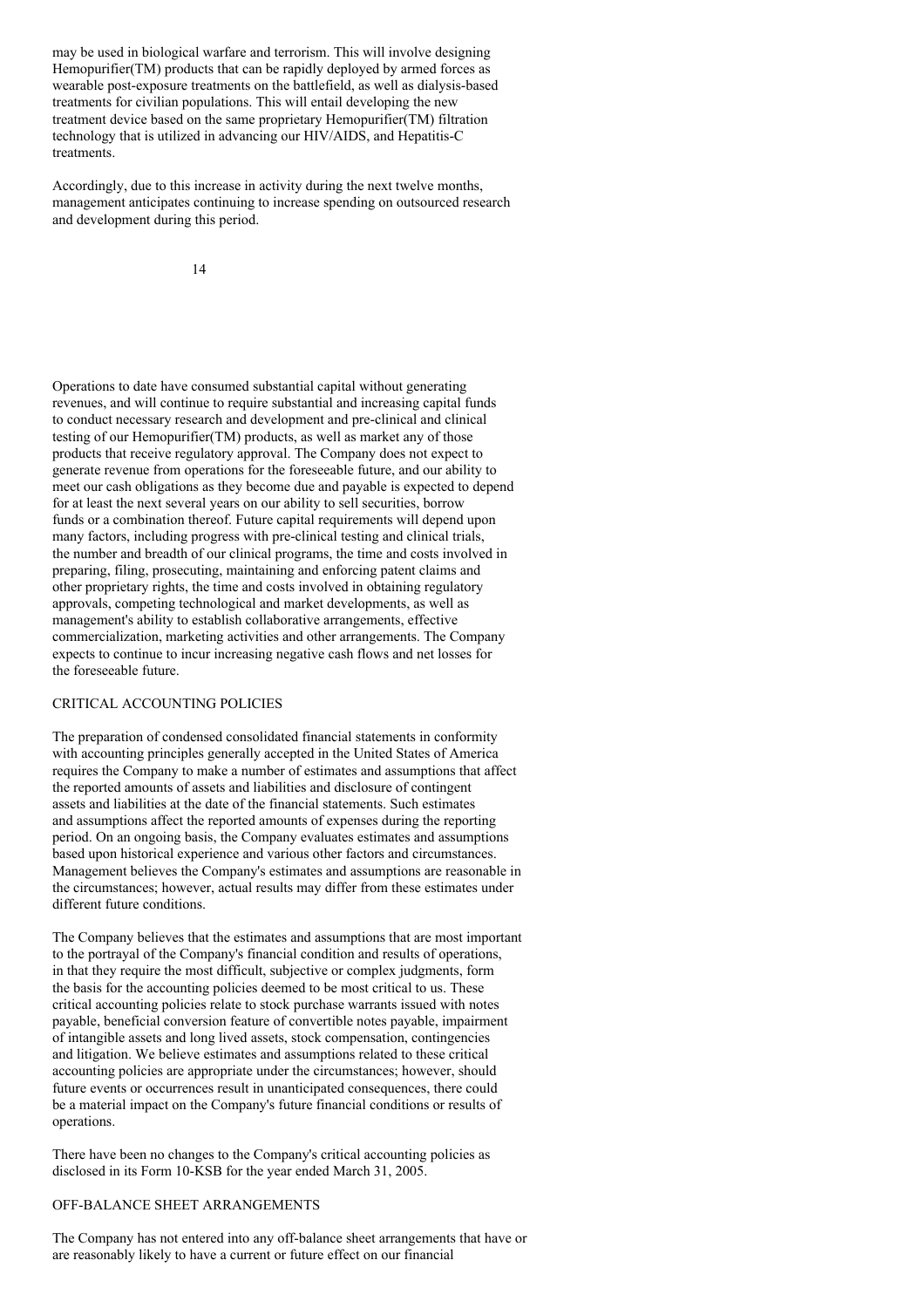condition, changes in financial condition, revenues or expenses, results of operations, liquidity, capital expenditures or capital resources and would be considered material to investors.

## ITEM 3. CONTROLS AND PROCEDURES

Under the supervision and with the participation of Management, including our Chief Executive Officer ("CEO") and Chief Financial Officer ("CFO"), we evaluated the effectiveness of the design and operation of our disclosure controls and procedures (as defined in Rule 13a-15(e) and 15d-15(e) of the Securities Exchange Act of 1934) as of the end of the period covered by this report (the "Evaluation Date"). Based upon that evaluation, the CEO and CFO concluded that, as of December 31, 2005, our disclosure controls and procedures were effective in timely alerting them to the material information relating to us (or our consolidated subsidiaries) required to be included in our periodic filings with the SEC.

#### Changes in Controls and Procedures

There were no significant changes made in our internal controls over financial reporting during the quarter ended December 31, 2005 that have materially affected or are reasonably likely to materially affect these controls. Thus, no corrective actions with regard to significant deficiencies or material weaknesses were necessary. On August 1, 2005 the Company hired a new full-time Chief Financial Officer.

#### Limitations on the Effectiveness of Internal Control

Management, including the CEO, does not expect that our disclosure controls and procedures or our internal control over financial reporting will necessarily prevent all fraud and material errors. An internal control system, no matter how well conceived and operated, can provide only reasonable, not absolute, assurance that the objectives of the control system are met. Further, the design of a control system must reflect the fact that there are resource constraints, and the benefits of controls must be considered relative to their costs. Because of the inherent limitations on all internal control systems, no evaluation of controls can provide absolute assurance that all control issues and instances of fraud, if any, within Aethlon Medical have been detected. These inherent limitations include the realities that judgments in decision-making can be faulty, and that breakdowns can occur because of simple error or mistake. Additionally, controls can be circumvented by the individual acts of some persons, by collusion of two or more people, and/or by management override of the control. The design of any system of internal control is also based in part upon certain assumptions about the likelihood of future events, and there can be no assurance that any design will succeed in achieving its stated goals under all potential future conditions. Over time, controls may become inadequate because of changes in circumstances, and/or the degree of compliance with the policies and procedures may deteriorate. Because of the inherent limitations in a cost-effective internal control system, financial reporting misstatements due to error or fraud may occur and not be detected on a timely basis.

15

### PART II

#### OTHER INFORMATION

## ITEM 1. LEGAL PROCEEDINGS

On August 26, 2005 the Company received a Complaint for Damages for Breach of Written Contracts from the Regents of the University of California. The complaint asked for payment of \$139,155.00 inclusive of interest, costs and attorney's fees. On January 6, 2006, a settlement was reached and the Company issued 579,813 restricted common shares in full satisfaction of the Complaint.

#### ITEM 2. UNREGISTERED SALES OF EQUITY SECURITIES AND USE OF PROCEEDS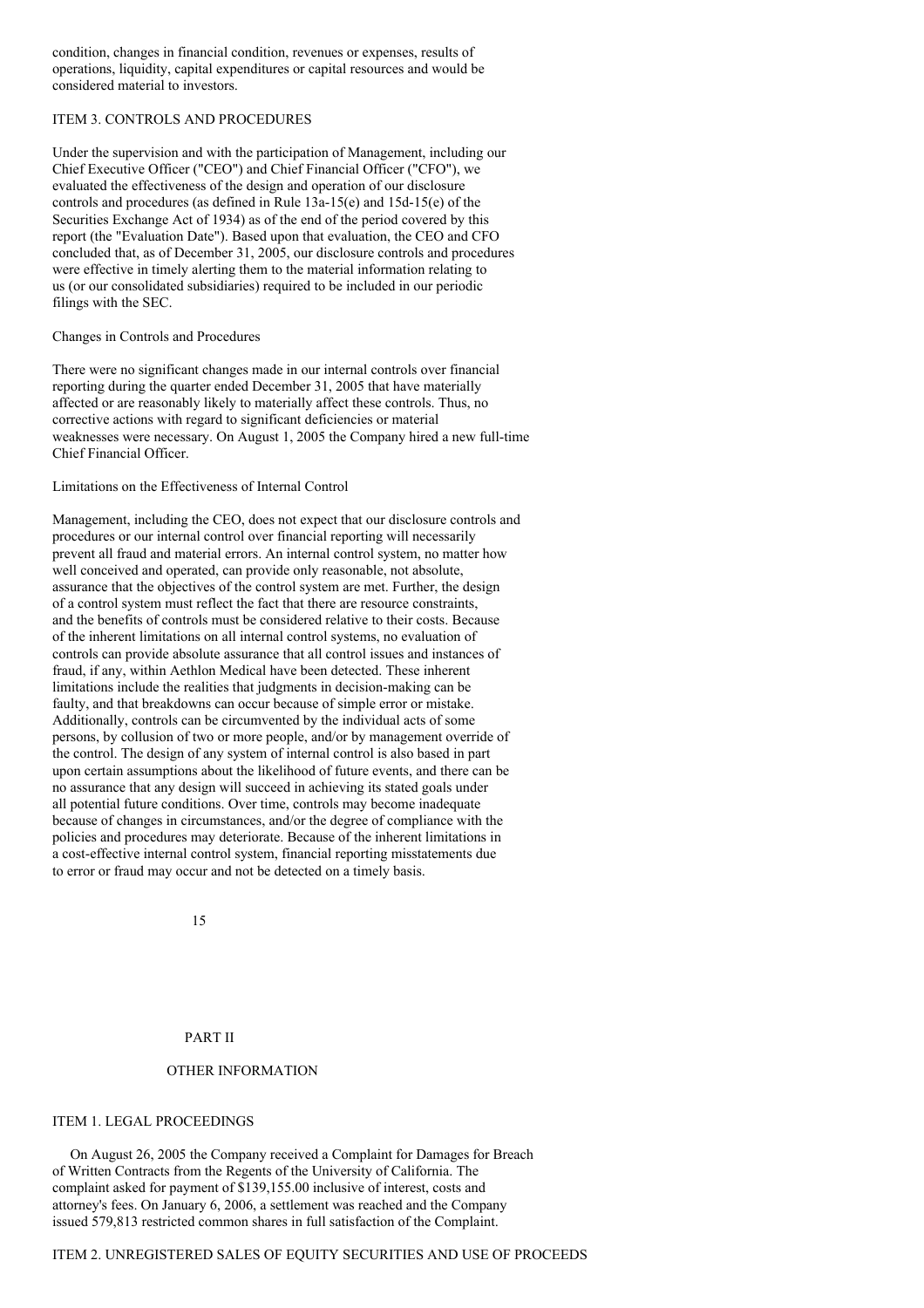As of December 15, 2005 (the "Closing Date"), the Company had entered into eight 10% Series A Convertible Promissory Notes for an aggregate \$1,000,000 (individually, a "Promissory Note" and collectively, the "Promissory Notes") with Allan S. Bird, Ellen R. Weiner Family Revocable Trust, Christian Hoffmann III and Claypoole Capital, LLC (individually, a "Holder" and collectively the "Holders"), each qualified as an "accredited investor" as that term is defined in the Securities Act of 1933, as amended (the "Act").

The Promissory Notes bear an interest rate of 10 percent (10%) per annum on the unpaid principal balance and mature on January 2, 2007 (the "Maturity Date"). The Promissory Notes are convertible into shares of restricted common stock at any time at the election of the Holders at a conversion price equal to \$0.20 per share for any conversion occurring on or prior to the Maturity Date (the "Conversion Price"). Additionally, upon conversion the Promissory Notes, the Company will issue to the Holders three-year warrants to purchase the same number of shares of common stock into which each Promissory Note is converted at an exercise price equal to \$0.20 per share (each a "Warrant" and collectively, the "Warrants"). This transaction was exempt from registration under Rule 506 promulgated under Regulation D of the Securities Act of 1933. The conversion shares underlying the Notes and the shares underlying the Warrants were registered by the Company on Form SB-2, effective January 25, 2006.

### ITEM 3. DEFAULTS UPON SENIOR SECURITIES

As of the date of this report, various promissory and convertible notes payable in the aggregate principal amount of \$557,500 have reached maturity and are past due. The Company is continually reviewing other financing arrangements to retire all past due notes. At December 31, 2005 the Company had accrued interest in the amount of \$233,892 associated with these notes and accrued liabilities payable.

## ITEM 4. SUBMISSION OF MATTERS TO A VOTE OF SECURITY HOLDERS

None

#### ITEM 5. OTHER INFORMATION

None

16

#### ITEM 6. EXHIBITS

- (a) Exhibits. The following documents are filed as part of this report:
- 31.1 Certification of CEO pursuant to Securities Exchange Act rules 13a-15 and 15d-15(c) as adopted pursuant to section 302 of the Sarbanes-Oxley Act of 2002.
- 31.2 Certification of CFO pursuant to Securities Exchange Act rules 13a-15 and 15d-15(c) as adopted pursuant to section 302 of the Sarbanes-Oxley Act of 2002.
- 32.1 Certification of James A. Joyce, Chief Executive Officer pursuant to 18 U.S.C. section 1350, as adopted pursuant to section 906 of the Sarbanes-Oxley Act of 2002.
- 32.2 Certification of James W. Dorst, Chief Financial Officer (Principal Accounting Officer) pursuant to 18 U.S.C. section 1350, as adopted pursuant to section 906 of the Sarbanes-Oxley Act of 2002.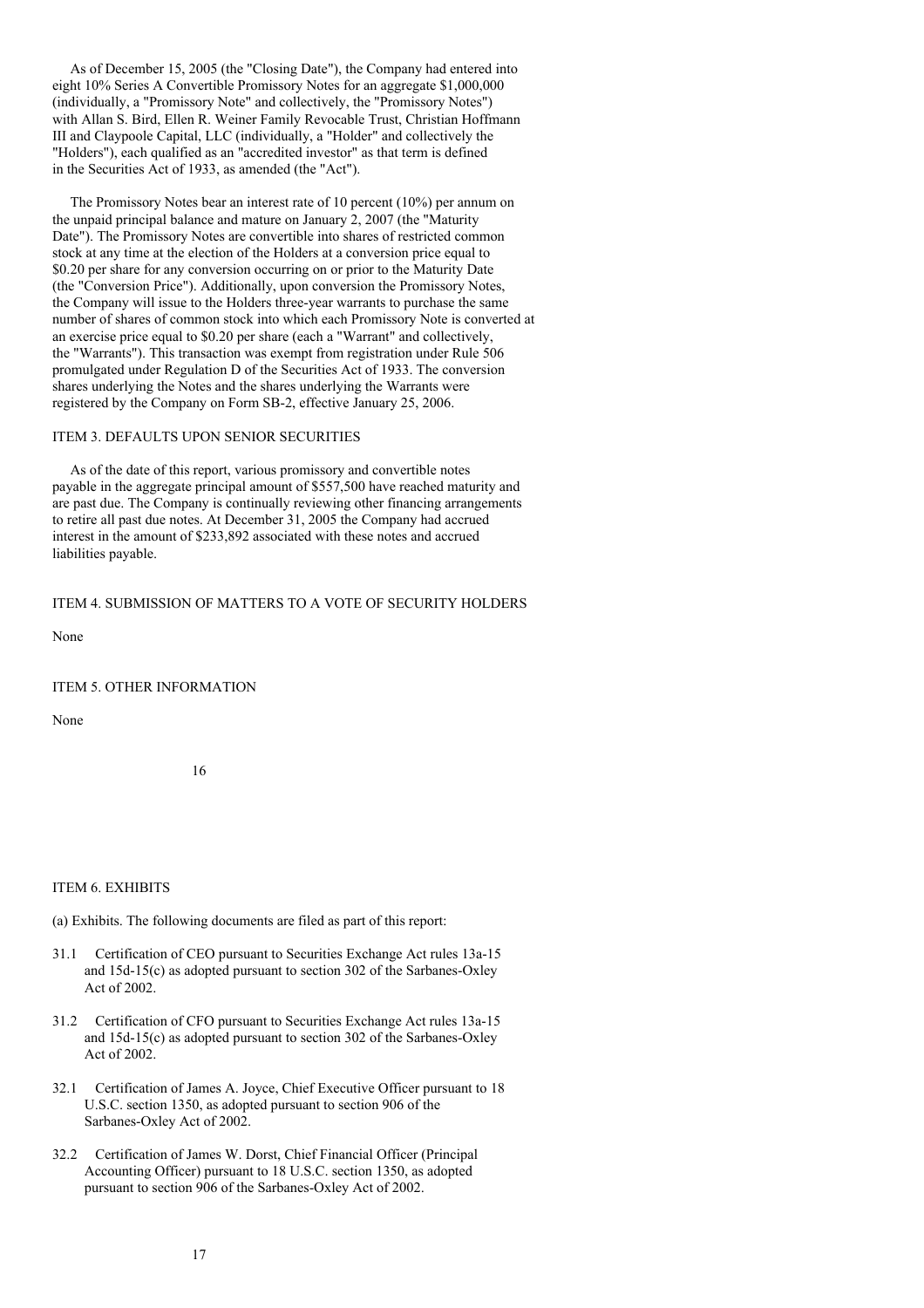## SIGNATURES

In accordance with the requirements of the Exchange Act, the registrant caused this report to be signed on its behalf by the undersigned, thereunto duly authorized.

## AETHLON MEDICAL, INC

Date: February 13, 2006

BY: /S/ JAMES A. JOYCE BY: /S/ JAMES W. DORST

--------------------------- --------------------------- JAMES W. DORST CHAIRMAN, PRESIDENT AND CHIEF FINANCIAL OFFICER CHIEF EXECUTIVE OFFICER

AETHLON MEDICAL, INC.

18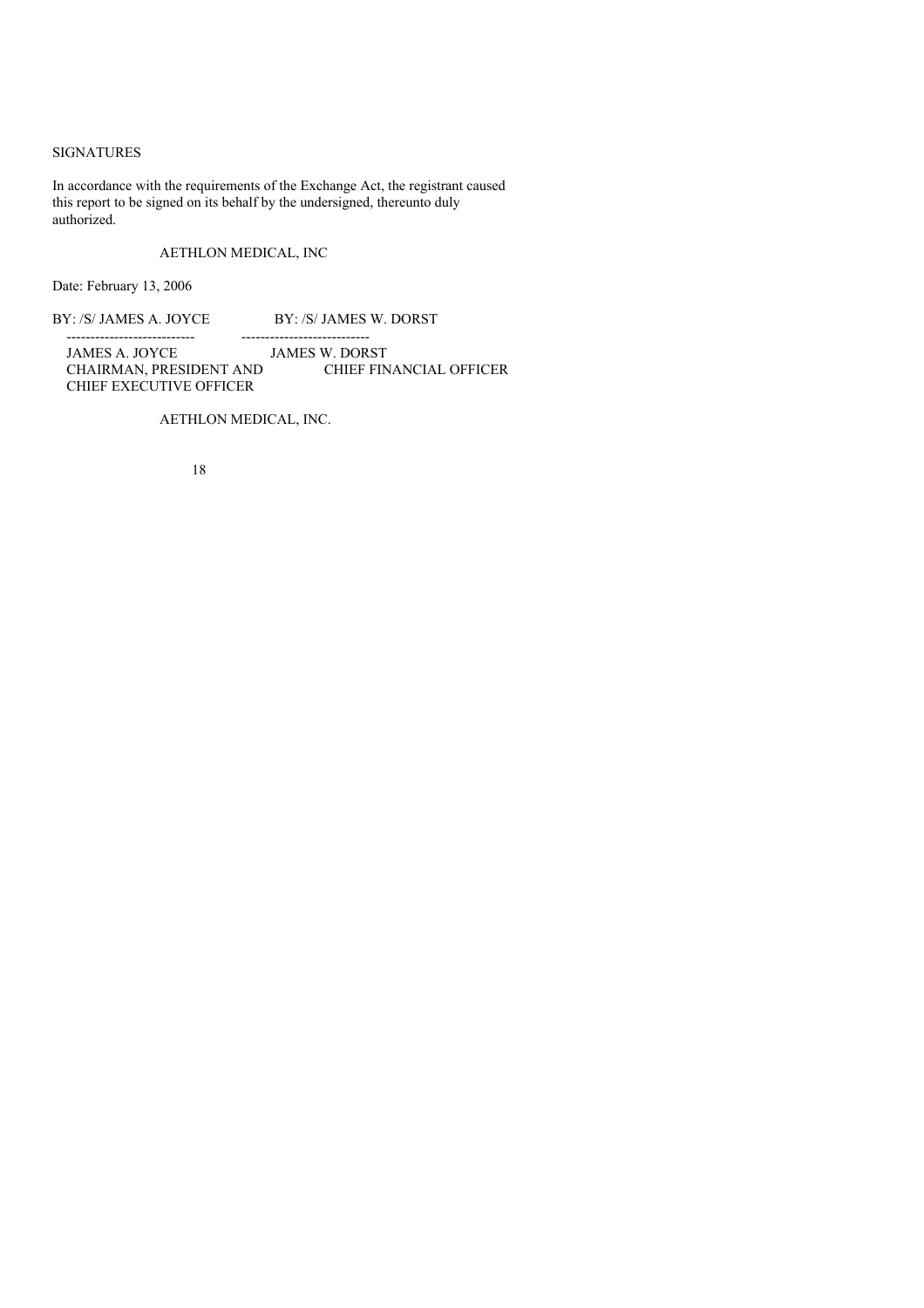#### EXHIBIT 31.1

#### **CERTIFICATION**

I, James Joyce, certify that:

1. I have reviewed this report on Form 10-QSB of Aethlon Medical, Inc.;

2. Based on my knowledge, this report does not contain any untrue statement of a material fact or omit to state a material fact necessary to make the statements made, in light of the circumstances under which such statements were made, not misleading with respect to the period covered by this report;

3. Based on my knowledge, the financial statements, and other financial information included in this report, fairly present in all material respects the financial condition, results of operations and cash flows of the registrant as of, and for, the periods presented in this report.

4. The registrant's other certifying officers and I are responsible for establishing and maintaining disclosure controls and procedures (as defined in Exchange Act Rules  $13a-15(e)$  and  $15d-15(e)$  for the registrant and have:

a) designed such disclosure controls and procedures, or caused such disclosure controls and procedures to be designed under our supervision, to ensure that material information relating to the registrant, including its consolidated subsidiaries, is made known to us by others within those entities, particularly during the period in which this report is being prepared;

b) evaluated the effectiveness of the registrant's disclosure controls and procedures and presented in this report our conclusions about the effectiveness of the disclosure controls and procedures, as of the end of the period covered by this report based on such evaluation; and

c) disclosed in this report any change in the registrant's internal control over financial reporting that occurred during the registrant's most recent fiscal quarter that has materially affected, or is reasonably likely to materially affect, the registrant's internal control over financial reporting; and

5. The registrant's other certifying officers and I have disclosed, based on our most recent evaluation of internal control over financial reporting, to the registrant's auditors and the audit committee of registrant's board of directors (or persons performing the equivalent functions):

a) all significant deficiencies and material weaknesses in the design or operation of internal control over financial reporting which are reasonably likely to adversely affect the registrant's ability to record, process, summarize and report financial information; and

b) any fraud, whether or not material, that involves management or other employees who have a significant role in the registrant's internal control over financial reporting.

Date: February 13, 2006

/S/ JAMES A. JOYCE -----------------------------

JAMES A. JOYCE CHIEF EXECUTIVE OFFICER (PRINCIPAL EXECUTIVE OFFICER)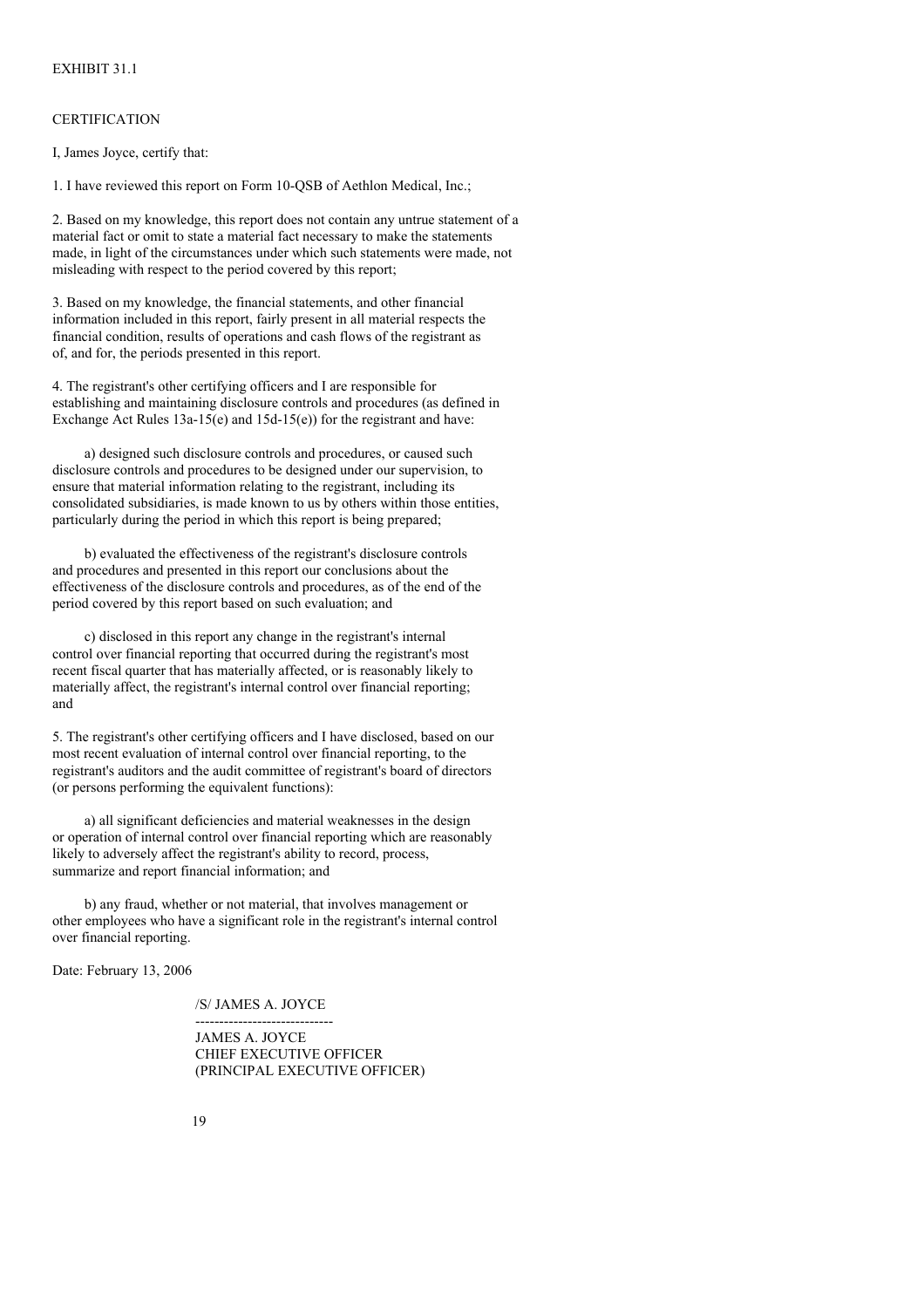#### EXHIBIT 31.2

#### **CERTIFICATION**

I, James W Dorst, certify that:

1. I have reviewed this report on Form 10-QSB of Aethlon Medical, Inc.;

2. Based on my knowledge, this report does not contain any untrue statement of a material fact or omit to state a material fact necessary to make the statements made, in light of the circumstances under which such statements were made, not misleading with respect to the period covered by this report;

3. Based on my knowledge, the financial statements, and other financial information included in this report, fairly present in all material respects the financial condition, results of operations and cash flows of the registrant as of, and for, the periods presented in this report.

4. The registrant's other certifying officers and I are responsible for establishing and maintaining disclosure controls and procedures (as defined in Exchange Act Rules  $13a-15(e)$  and  $15d-15(e)$  for the registrant and have:

a) designed such disclosure controls and procedures, or caused such disclosure controls and procedures to be designed under our supervision, to ensure that material information relating to the registrant, including its consolidated subsidiaries, is made known to us by others within those entities, particularly during the period in which this report is being prepared;

b) evaluated the effectiveness of the registrant's disclosure controls and procedures and presented in this report our conclusions about the effectiveness of the disclosure controls and procedures, as of the end of the period covered by this report based on such evaluation; and

c) disclosed in this report any change in the registrant's internal control over financial reporting that occurred during the registrant's most recent fiscal quarter that has materially affected, or is reasonably likely to materially affect, the registrant's internal control over financial reporting; and;

5. The registrant's other certifying officers and I have disclosed, based on our most recent evaluation of internal control over financial reporting, to the registrant's auditors and the audit committee of registrant's board of directors (or persons performing the equivalent functions):

a) all significant deficiencies and material weaknesses in the design or operation of internal control over financial reporting which are reasonably likely to adversely affect the registrant's ability to record, process, summarize and report financial information; and

b) any fraud, whether or not material, that involves management or other employees who have a significant role in the registrant's internal control over financial reporting.

Date: February 13, 2006

/S/ JAMES W. DORST ------------------------------

JAMES W. DORST CHIEF FINANCIAL OFFICER (PRINCIPAL ACCOUNTING OFFICER)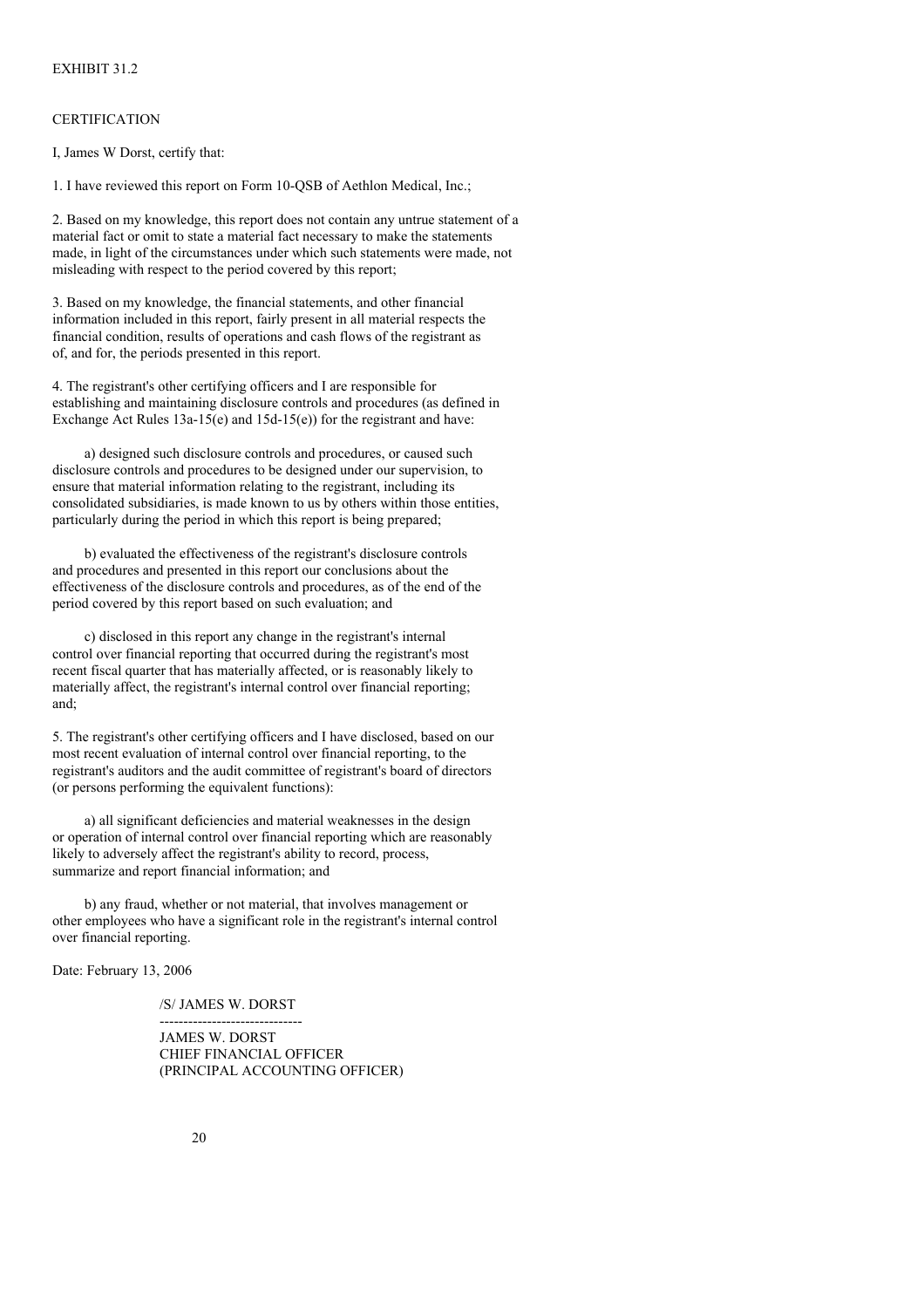### EXHIBIT 32.1

# CERTIFICATION PURSUANT TO 18 U.S.C. SECTION 1350, AS ADOPTED PURSUANT TO SECTION 906 OF THE SARBANES-OXLEY ACT OF 2002

In connection with the Aethlon Medical, Inc. Quarterly Report on Form 10-QSB for the quarter ended December 31, 2005 as filed with the Securities and Exchange Commission on the date hereof, I, James A. Joyce, Chief Executive Officer of the Company, certify, pursuant to 18 U.S.C. Section 1350, as adopted pursuant to Section 906 of the Sarbanes-Oxley Act of 2002, that, to the best of my knowledge:

1. Such quarterly report fully complies with the requirements of Section 13(a) or 15(d) of the Securities Exchange Act of 1934, as amended, and

2. The information contained in such Quarterly Report on Form 10-QSB fairly presents, in all material respects, the financial condition and results of operations of Aethlon Medical, Inc.

Date: February 13, 2006

By: /s/ James A. Joyce

----------------------- James A. Joyce Chief Executive Officer

A signed original of this written statement required by Section 906, or other document authenticating, acknowledging, or otherwise adopting the signature that appears in typed form within the electronic version of this written statement required by Section 906, has been provided to Aethlon Medical, Inc. and will be retained by Aethlon Medical, Inc. and furnished to the Securities and Exchange Commission or its staff upon request.

21